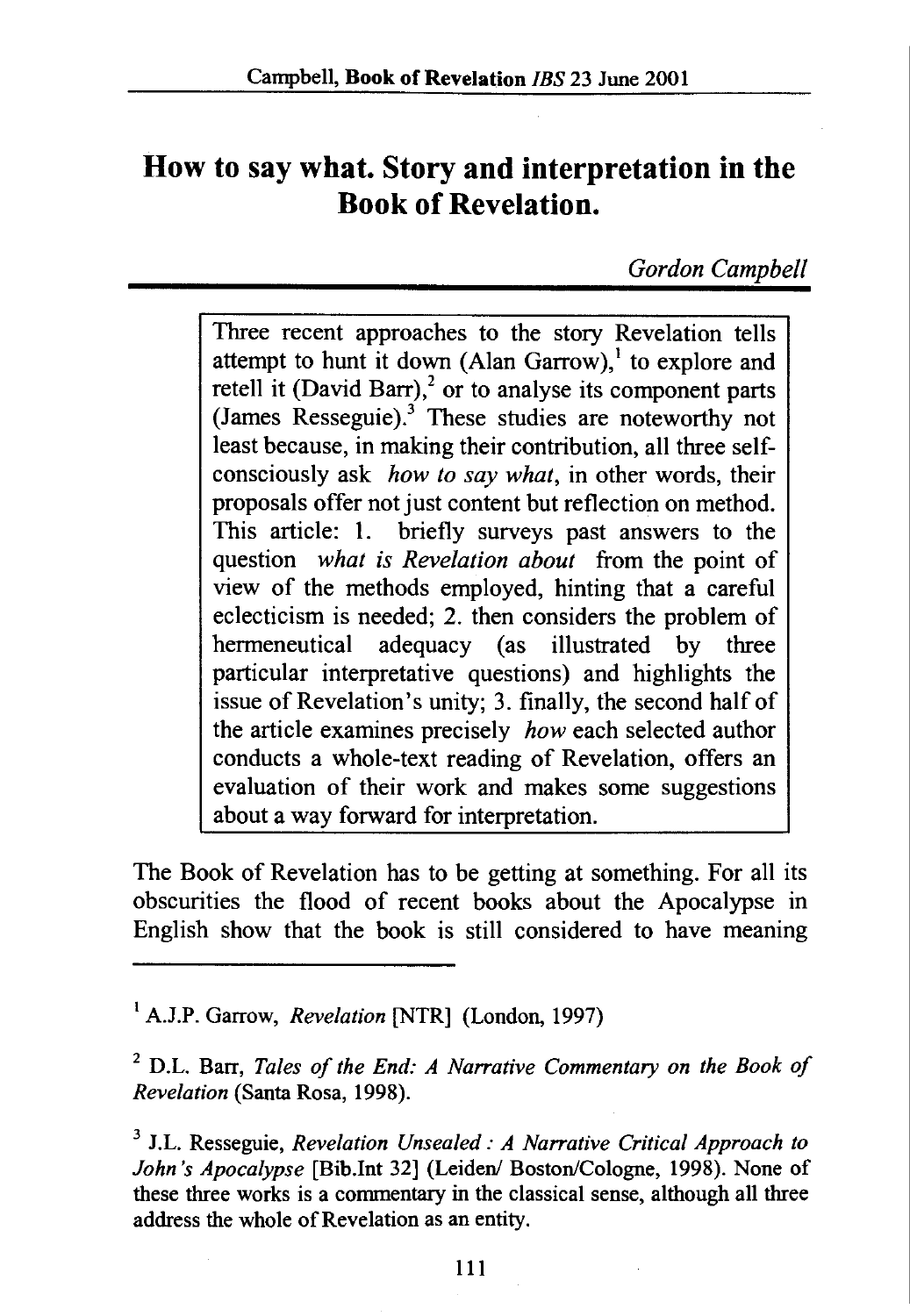which it is worth taking the trouble to extract. What remains far from agreed is, *how we get at it.* So, behind any answer to the question of *what is Revelation about* lurks the interpreter, and *what he or she is about* (with their agenda, tools and methods). Since " methodological imperialism is passing from the scene,"<sup>4</sup> and as the methods being applied to Revelation proliferate, now is a good time to ask *how?* 

Given today's bewildering diversity of interpretative approach  $-$  as true in Revelation studies as in other areas – one might ask if the multifarious readings of Revelation found on today's library or book-shop shelves are moving the interpretative task forward. Before assessing three such contributions, we must do two things: Set the question of *how one should read Revelation* in context, to see what is at stake; and first and foremost give a rapid survey of interpretative approaches *(Revelation is about ... ),* albeit minus both  $\det$ <sub>ail</sub> and finesse.<sup>5</sup>

\* \* \*

*What is Revelation about?* There are, in the first place, those who still want to say *Revelation is about us.* 6 Here, the interpreter always trumps the text, by saying *this in the book means that in our experience.* Where the interpreter stands takes precedence over where John stood, on the assumption that the fog which beclouded

<sup>4</sup> Joel Green, The Challenge of Hearing the New Testament, in J.B. Green (ed.), *Hearing the New Testament: Strategies for Interpretation* (Grand Rapids, 1995), p. 6.

 $<sup>5</sup>$  For a proper digest of interpretation ancient or modern, see A. W.</sup> Wainwright, *Mysterious Apocalypse. Interpreting the Book of Revelation*  (Nashville, 1993). Regretfully, we virtually restrict ourselves to Englishlanguage contributions in this section.

 $<sup>6</sup>$  Hal Lindsey's decoding of Revelation's visions in terms of the Cold War</sup> and the arms race is probably the most famous recent example *(There's a New World Coming,* New York, 1975).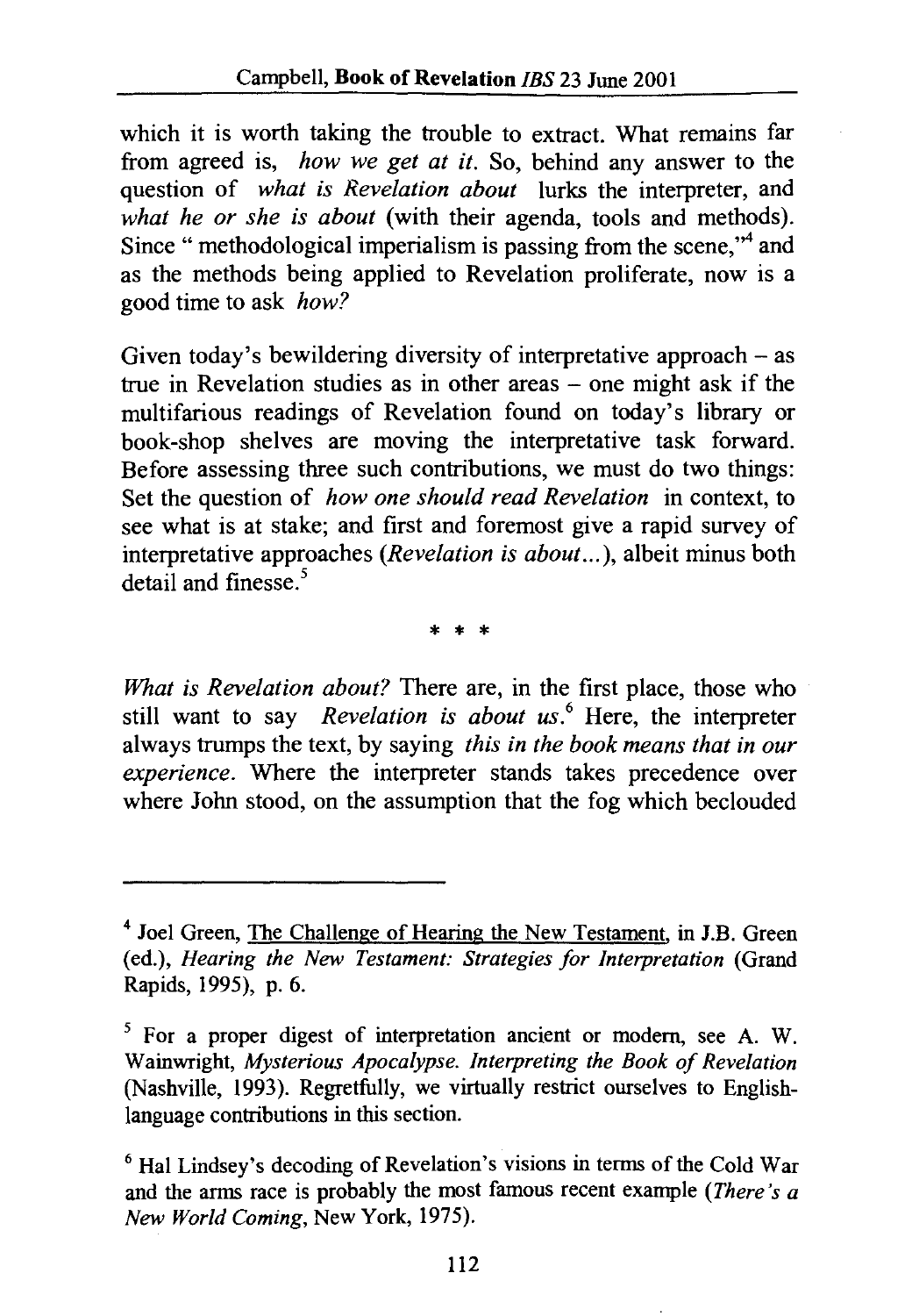John has cleared, allowing us to see.<sup>7</sup> This could be called the  $mv$ *time* approach – reading Revelation with an eye on one's watch.

Hardly anybody now argues that *Revelation is about wifolding history,* programmatic of whole epochs and stages of human development, a huge canvas painted only with broad monochrome brushstrokes till the interpreter, with hindsight, comes and adds perspective, detail and colour. 8 But there is no shortage of voices to insist that *Revelation is about the End,* that most or all of the book relates to our world's final tomorrow, that its pages contain some calendar of the future.<sup>9</sup> We will call these *all time* and *future time* standpoints, respectively, from which to view the Apocalypse.

These interpretative angles on time and history all involve reading meaning into rather than out of the book.<sup>10</sup> The corrective has been

 $<sup>7</sup>$  Another interpretation of this sort, with centuries of pedigree, takes the</sup> gaudy whore of chapter seventeen to be the Roman or papal Church - a line sometimes toed by Protestantism, but actually as old as the Montanists. Yet another approach, just as interested in the prostitute but for very different reasons, is post-modem and current, taking John and his depictions of women (from a gender -specific, feminist perspective) to be a misogynist - thus Tina Pippin, *Death and Desire: The Rhetoric of Gender in the Apocalypse of John* (Louisville, 1992). Other deconstructionist approaches belong here, too.

<sup>&</sup>lt;sup>8</sup> Related to the previous approach, in this case the interpreter usually situates his or her own era at the ultimate or penultimate level. E.B. Elliott's three-volume *Horae Apocalypticae* (London, 1846) remain unrivalled in their detailed proposal as to how *this in the book equals that in the history of the West.* 

<sup>9</sup> The assumption that *this in the book means that in tomorrow's world*  plays an important part in the mature, sober exegesis ofR.H. Mounce, *(The Book of Revelation* , Grand Rapids, 19982 [first edition, 1977]); it also underpins the wholesale schematising of Revelation's data into a timetable of end-time events which characterises dispensationalist readings.

 $10$  It might seem, at first sight, that futurist interpretation cannot be so accused, since tomorrow (being future) is currently unknown. However, this is mere sleight-of-hand, since *future time* still functions in an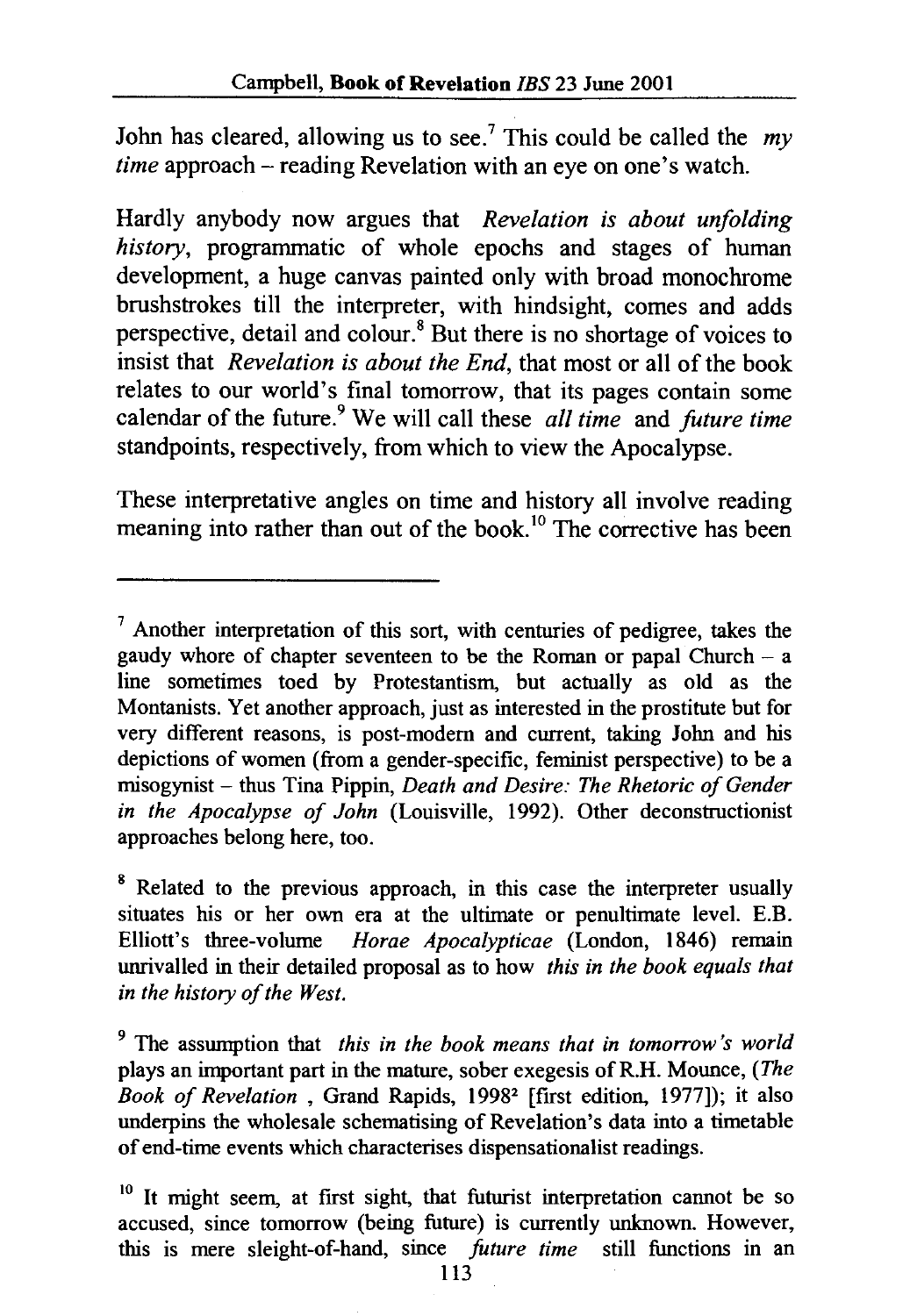to pay closer attention to what Revelation itself is saying about time and history. Academic study of Revelation has therefore largely wanted to say *Revelation is about the first century.* The aim is to safeguard Revelation's relevance to its very first readers by discerning how the book relates to its first-century context.

Scholarship has a short memory, and can give the impression that there is only one variant of this approach: *Revelation is about firstcentury Roman Asia.<sup>11</sup>* Generally, this is a two-part model combining (i) reconstruction of life in Ephesus and her sister-cities in the 90s C.E. - attempting to describe *Asian Christian experience*  as interpreters of Paul would for Corinth or Philippi in the 50s C.E.; and (ii) a hermeneutic where *this in the text relates to that in the social realities* (political and religious) *as historically social realities* (political and religious) *as historically reconstructed.* 

An older, forgotten consensus applied a similar strategy while following an alternative paradigm: *Revelation is about the demise of Second Temple Judaism.* Here, John's recipients are caught up in a rift not with the post-Jamnia synagogues but with the Church's Jewish detractors in the pre-70 C.E. period.<sup>12</sup> The set of social realities is different, and an alternative construction is put on textual

identical way as an external lever for prising meaning out of the text. We are emphatically *not* saying, here, that Revelation should not, at some point in the interpretative process, speak to the reader in his or her timeframe (whether *my, all* or *future,* for the sake of argument): What we are contesting is the correctness of situating this at the starting-point - it ought to come at or near the end.

<sup>11</sup> Most modern scholarly work not only assumes this, but considers it the only legitimate assumption.

12 This consensus was still adhered to by M.S. Terry, *Biblical Apocalyptics* (Grand Rapids, 1988 [ 1898]), whose commentary on Revelation (pp.253-481) engages with early proponents of what was to become the dominant twentieth-century view.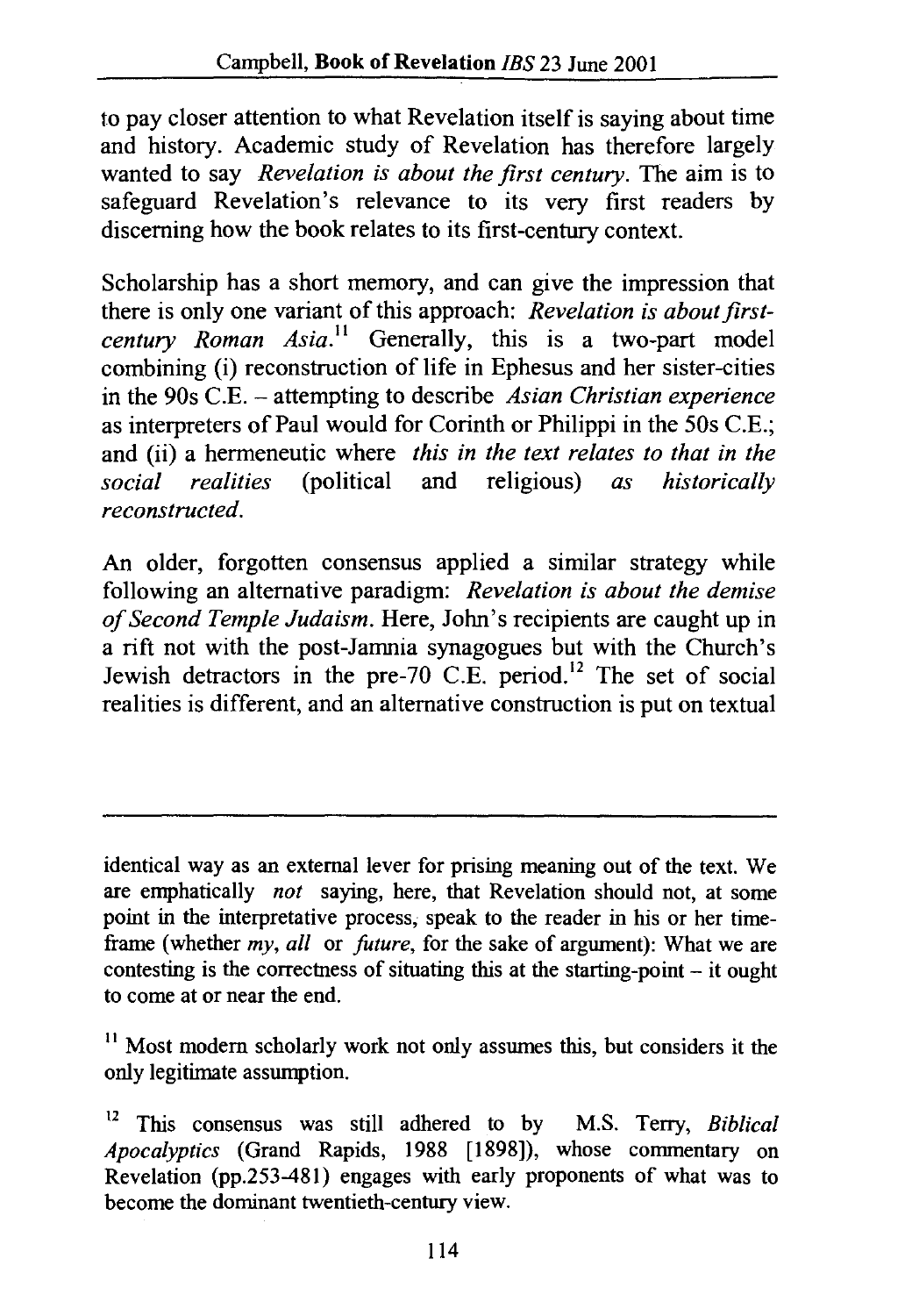materials thought to refer to externals. But both versions might be conveniently labelled *NT time* constructs. <sup>13</sup>

Dropping anchor within the first-century is a fundamentally correct effort to read meaning out of, and not into, the text. Nevertheless, like the three methods already sketched, this strategy too, unless supplemented and corrected, risks imposing realism on a text characterised, instead, by symbolism. Realism is the view that John's *real* story lies not in the apocalyptic symbol-laden tale he tells but in a *rea/life* story which this one supposedly allegorises.

Whenever the reigning academic model wants to lock Revelation's meaning firmly into contemporary history, or the other approaches seek to tie it into all of history or future history, the result is the same: straitjacketing the perceived message of the book into a particular referential framework to which John's diction is obliged to conform.<sup>14</sup> But it is not at all clear that *this* (or any) apocalypse relates to history in the way thoroughgoing realism posits.<sup>15</sup>

We have space to note just one other type of reading which sits more loosely to history and either relativizes or discards time in favour of a different kind of frame - thought, or experience. Here, the interpreter prefers meaningful and timeless ideas to history and,

<sup>&</sup>lt;sup>13</sup> These two strategies place Revelation somewhere in the second half of the first century, the period most scholars take as sufficient for situating the genesis of all the NT documents.

<sup>&</sup>lt;sup>14</sup> A good example of an interpreter unusually alive to the internal subtleties of John's language and message, but nonetheless hamstrung by allegiance to the externals of the *Roman Asia consensus* in the scholarly guild, is Eugene Boring, *Revelation* (Louisville, 1989).

<sup>&</sup>lt;sup>15</sup> We cannot, here, explore how Revelation might or might not fit a particular historical and social matrix, or broach the complex questions raised by the notions apocalypse, apocalyptic eschatology and apocalypticism, or even review what might be meant by a revelatory account; J.J. Collins considers such issues in *The Apocalyptic Imagination*  (Grand Rapids/Cambridge, 19972 ), especially ch.l, The Apocalyptic Genre (pp.l-42).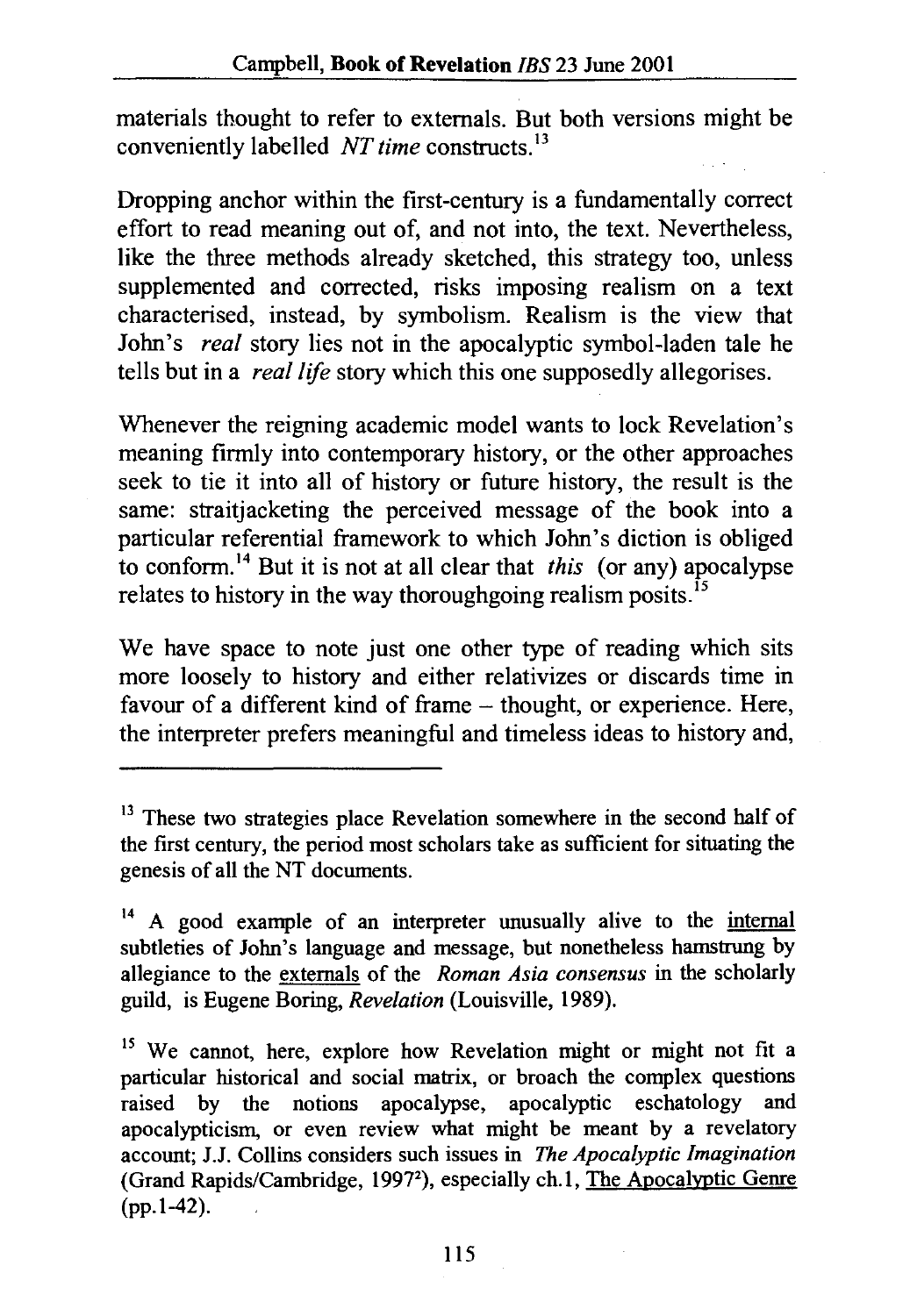once assembled, they say *Revelation is about Christian life on*  earth - nowadays, understood in a positive way.<sup>16</sup> Christian interpreters all aspire to reaching this point eventually, whatever interpretative snakes and ladders they went up or down en route. Based on the perceived theological value of the book, a maxim is formulated and followed: *This in the book inspires that in our Christian living*, in terms of worship,<sup>17</sup> resistance under persecution<sup>18</sup> or simply robust Bible reading.<sup>19</sup> This method could be called *time for the text*; when used to qualify and curtail a flexible, *NT time* sort of reading, a framework begins to emerge for hearing this highly symbolical and rhetorical first-century text.

Just enough has been said to show that we are basically arguing, here, for a certain, deliberate " reasoned eclecticism " (as Guthrie

<sup>&</sup>lt;sup>16</sup> It was not, of course, always so. Retributive judgment and hellfire were predominant mediaeval focuses grounded in Revelation. The disparagement or more often, the silence of classic theological liberalism concerning the book is probably to be explained by a distaste for the ideas and ideals it was thought to commend, such as the too pressing reality and power of the demonic, its picture of a God given to gory vengeance, and the like.

<sup>&</sup>lt;sup>17</sup> Readers, depending on their churchmanship, may think of various masses, cantatas, or worship songs which Revelation has inspired in contemporary church music.

<sup>&</sup>lt;sup>18</sup> We have read the recent German translation of a commentary born in the context of the wartime Nazi occupation of the Low Countries, written by Kleijs Kroon *(Der Sturz der Hure Baby/on* , tr. Berlin, 1988); for the relevance of Revelation to oppressed black Christians in apartheid South Africa, compare A.A. Boesak, *Comfort and Protest* - *The Apocalypse from a South-African Perspective* (Philadelphia, 1987).

<sup>&</sup>lt;sup>19</sup> We may note, here, the welcome rehabilitation in our day of Revelation as a Christian book, as exemplified by the painstaking work of Richard Bauckham *(The Climax of Prophecy,* Edinburgh, 1993, and *The Theology of the Book of Revelation,* Cambridge, 1993 ).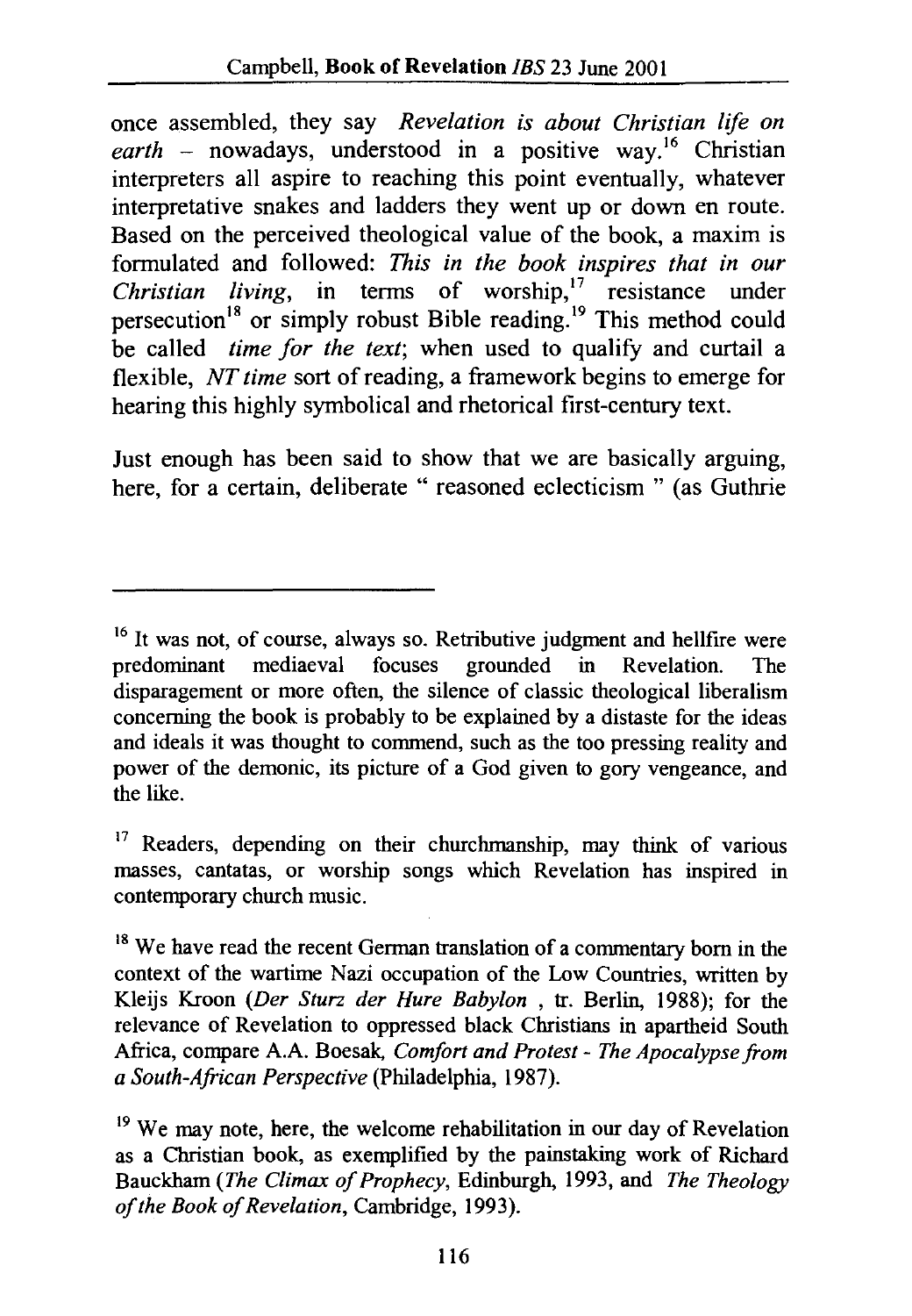calls it) $^{20}$  in interpretation. And most recent interpreters of Revelation have, in point of fact, combined two or more strategies. So, then, the question *how,* to which we now move, can only be answered in the plural.

\* \* \*

What should take methodological priority? The problem can be approached via the following limerick:

> *There once was a hacker called John Who typed caelum.org and logged on He downloaded a story Of conflict and glory And a virus: Now the formatting's gone ...*

Limericks have severe limitations, yet this little piece of doggerel does highlight some key issues and help us reflect on *how we get at what John is getting at.* First, let us unpack the limerick's baggageone piece per line - in a simple *this equals that* equation, intentionally reminiscent of much past interpretation of Revelation. We are, by the way, claiming knowledge of authorial intention: The limerick's real author (behind its narrator) and the present writer are one and the same!

*There once was a hacker called John:* Dubbing John a hacker is grossly anachronistic. But readers will recognise an analogy; the seer who saw and heard what the Apocalypse recounts is being assimilated to modem computer hackers. Where do the similarities lie? In anonymity and ingenuity. The unknown master of web technology who breaks into a supposedly secure site or system, exploiting and divulging what is found there, somehow resembles the almost nameless and faceless medium John whose astral travelling, entrancement or altered state of consciousness made him party to hidden knowledge, which he then revealed.

<sup>&</sup>lt;sup>20</sup> George Guthrie, Boats in the Bay: Reflections on the Use of Linguistics and Literary Analysis in Biblical Studies, in S.E. Porter & D.A. Carson (ed.), *Linguistics and the New Testament* (Sheffield, 1999), p.35.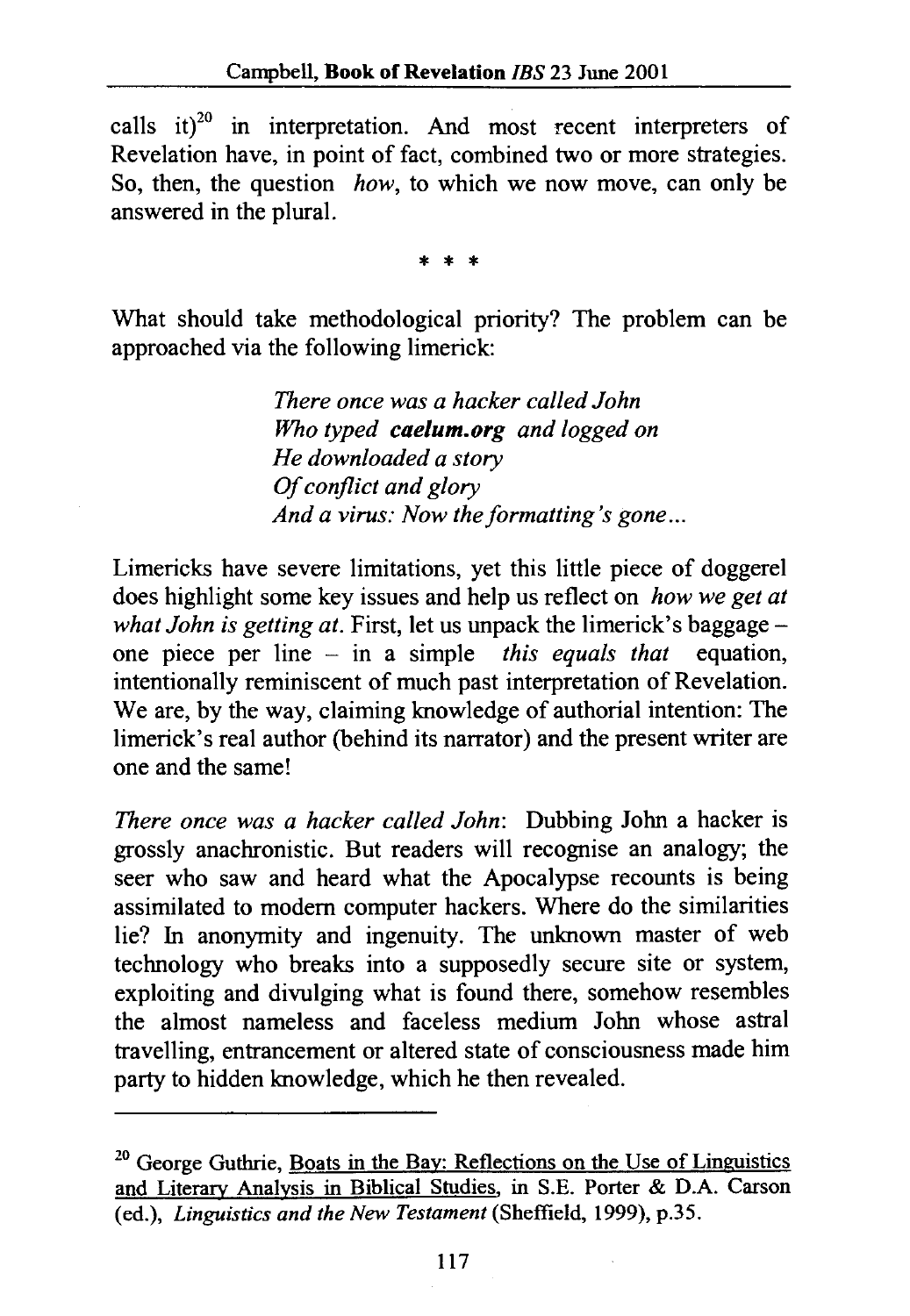*Who typed caelum.org and logged on:* You can visit a web-site, watch. listen to, chat about and otherwise interact with what is going on there, yet this multimedia experience remains only *virtual*  reality (though tied to the real world of monitors, speakers and headphones), summed up in the one pregnant word *online.* John, in the analogy, had a server connecting him to heaven and letting him see, hear, discuss and participate in heaven-centred action tied in to his ordinary *here and now* but belonging to another *then and there.* 

*He downloaded a story:* New capacity (software), or maybe new music, pictures and film clips (via digital technology), or new text-<br>based information in word-processed documents – once  $information$  information in word-processed documents – once downloaded to disk – can be used and enjoyed, manipulated, modified and shared. Similarly, John in this scenario clicked on a 'story,' domesticated it for his own and his readership's use and profit, filtered it through his mind and related it to his and their experience.

*Of conflict and glory:* Here, like the document saved to disk with a pithy title, the limerick encapsulates what the 'story' is in just two words, *conflict* and *glory.* The claim is that John has told his story in such a way as to make these two themes central, encapsulating what the entire narrative is basically about.

*And a virus: Now the formatting's gone ... :* The sting of online pleasure is the virus lurking undetected in an e-mail which, if it infects the hard disk, will wreak some degree of havoc with the files. By comparison, some concealed disruptive element has caused trouble with John's document so that, when it flashes up on our screen, the formatting has gone haywire and we read some or all of it as gobbledegook.

What are the five interpretative options hidden in the rhyme? In a question and answer format, they are:

1. Who was John and what did he get up to? One minority view says John was an otherwise unknown astral prophet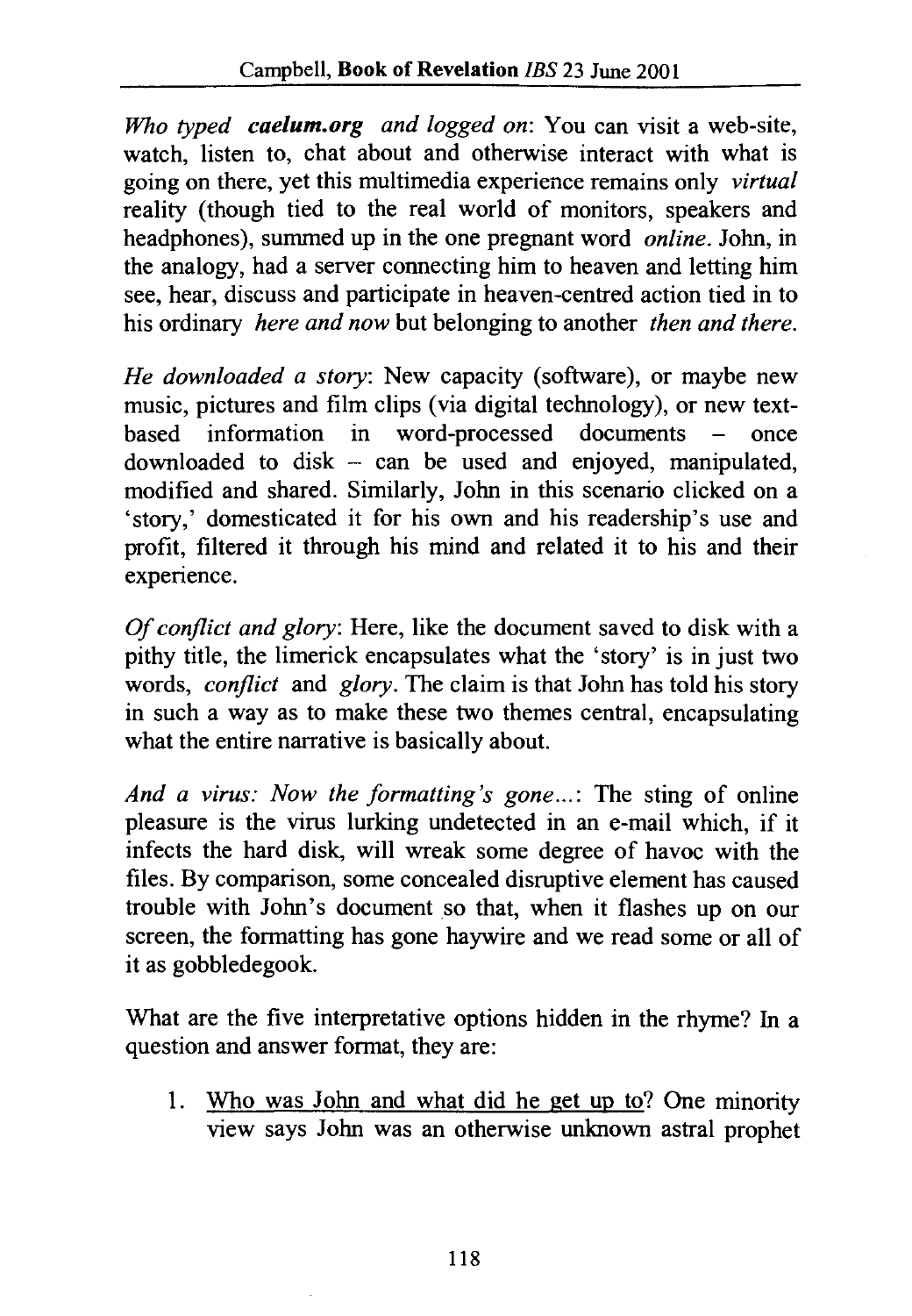whose esoteric visionary experience lies behind what is now Revelation. 21

- 2. What is the fiction we are dealing with? Some would say Revelation comes dressed as an original report of a visionary ascent, in the trappings that mark such scenarios  $^{22}$
- 3. What sort of book is the end-product? Sifted by his personality, filtered through a religious world-view and experience his readers share, John has come up with a finished article whose genre is best called 'narrative'.<sup>23</sup>
- 4. What is the book about? Revelation may be subtle and complex, but this question has received many short answers; one such calls it a book about conflict and glory.<sup>24</sup>
- 5. Why so much disagreement? Revelation is persistently called gobbledegook, because of alleged interference affecting what the writing transmits or what the reader receives (or both); the remedy? either rearrange the text ormore frequently  $-$  re-educate the reader.

The five questions can be rephrased as tasks, or as handles for grasping at Revelation's meaning: Characterisation of its author;

<sup>21</sup> Thus Bruce Malina, *On the Genre and Message of Revelation: Star Visions and Sky Journeys* (Peabody, 1995) and, by extension, B. Malina and J.J. Pilch, *Social-Science Commentary on the Revelation of John*  (Minneapolis, 2000).

<sup>22</sup> John Sweet, *Revelation* (London, 1990), pp.43,44, takes this view.

<sup>23</sup> Pierre Prigent, *L 'Apocalypse de St. Jean* (Geneva, 2000), p.64, for example, characterises Revelation as a blend of narrative (vision report) and prophecy.

 $24$  ' Conflict and glory ' is our own, tongue-in-cheek proposal. One can even encounter encapsulations of Revelation in just one word, of which 'worship' might be the least misleading.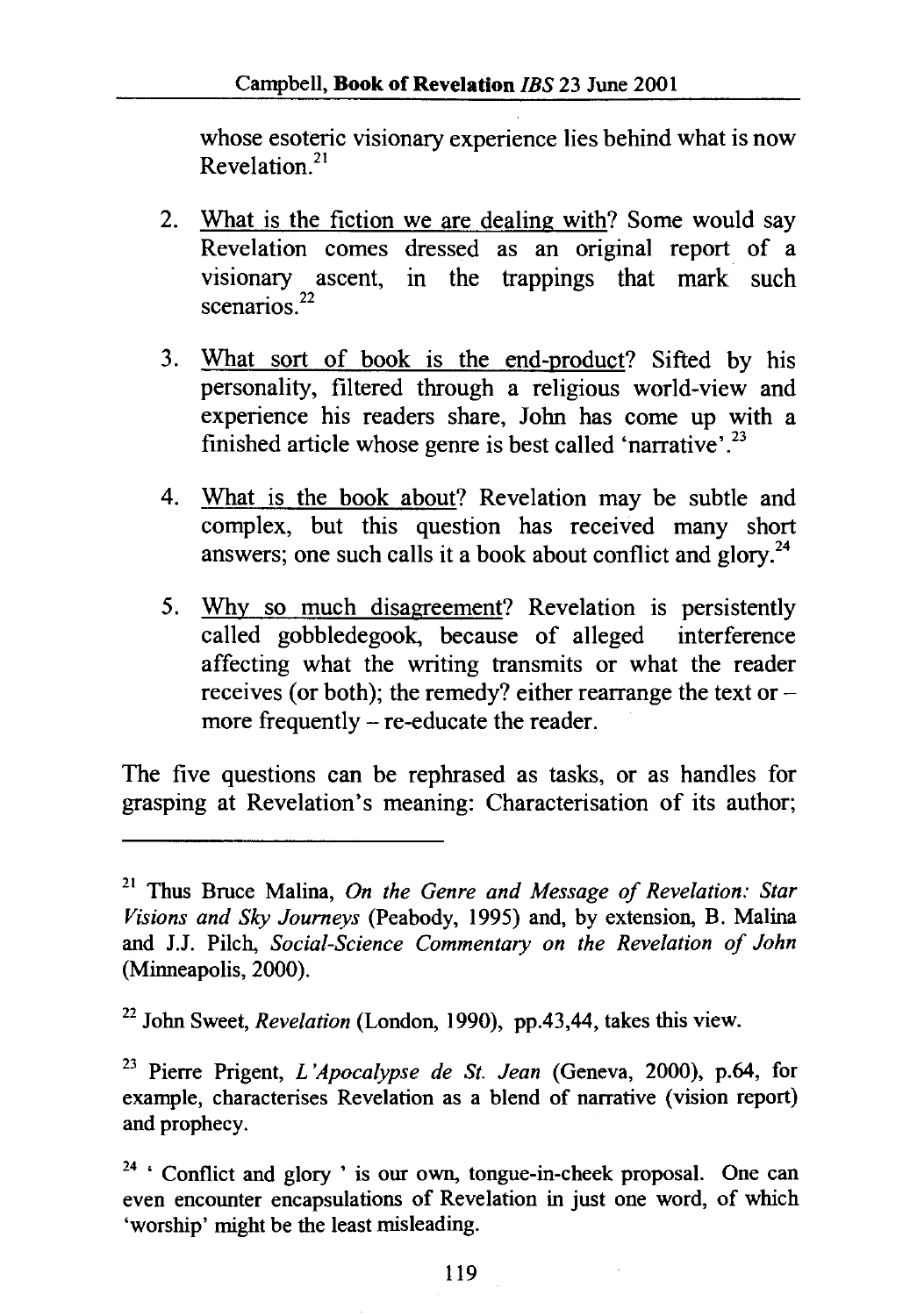identification of his original revelatory experience; definition of his book by form, function and content; description of what he basically meant to say; and sorting bad interpretations of his message from good.

Not the *only* or even necessarily the *chief* interpretative tasks, these are just *some* tasks which potentially face *any* serious interpreter of Revelation, and they introduce us to a problematics: *How we get at what John is getting at.* The nature of visionary experience will concern us no further here, and we will return to the question of John as author below (see our discussion of Garrow). The remaining three tasks ever so innocently turn out to address our *how* question, and we must now make this explicit.

First point five. The lingering charge is that Revelation is gobbledegook, insider language, a religious code, accessible only to those readers trained in unscrambling it. The allegation must be rebutted; put politely, calling only code-cracking interpretations of Revelation 'good' is confiscation of the text and a case of *how not to handle it;* moreover, this has had two unfortunate corollaries:

- habitually looking outside the text for *this equals that*  solutions to supposedly insoluble conundrums: while this worked well for decompressing our limerick just now, it is a category mistake to be deplored in the case of Revelation; and,
- (worse still) failing to engage seriously with the text in its rich complexity, and causing Revelation's obvious elan to come to a grinding halt<sup>25</sup> through exegetical imprecision and lack of literary and theological imagination.

Next task three, which we will use to illustrate the *how* question. Whatever else Revelation may be, the limerick is right to call it a narrative with its own 'story' to tell. Exegesis and interpretation have to find *how* to study and appreciate what holds Revelation

<sup>25</sup> This is Jacques Ellul's complaint in *L 'Apocalypse, architecture en mouvement* (Paris, 1975), which has largely gone unheeded.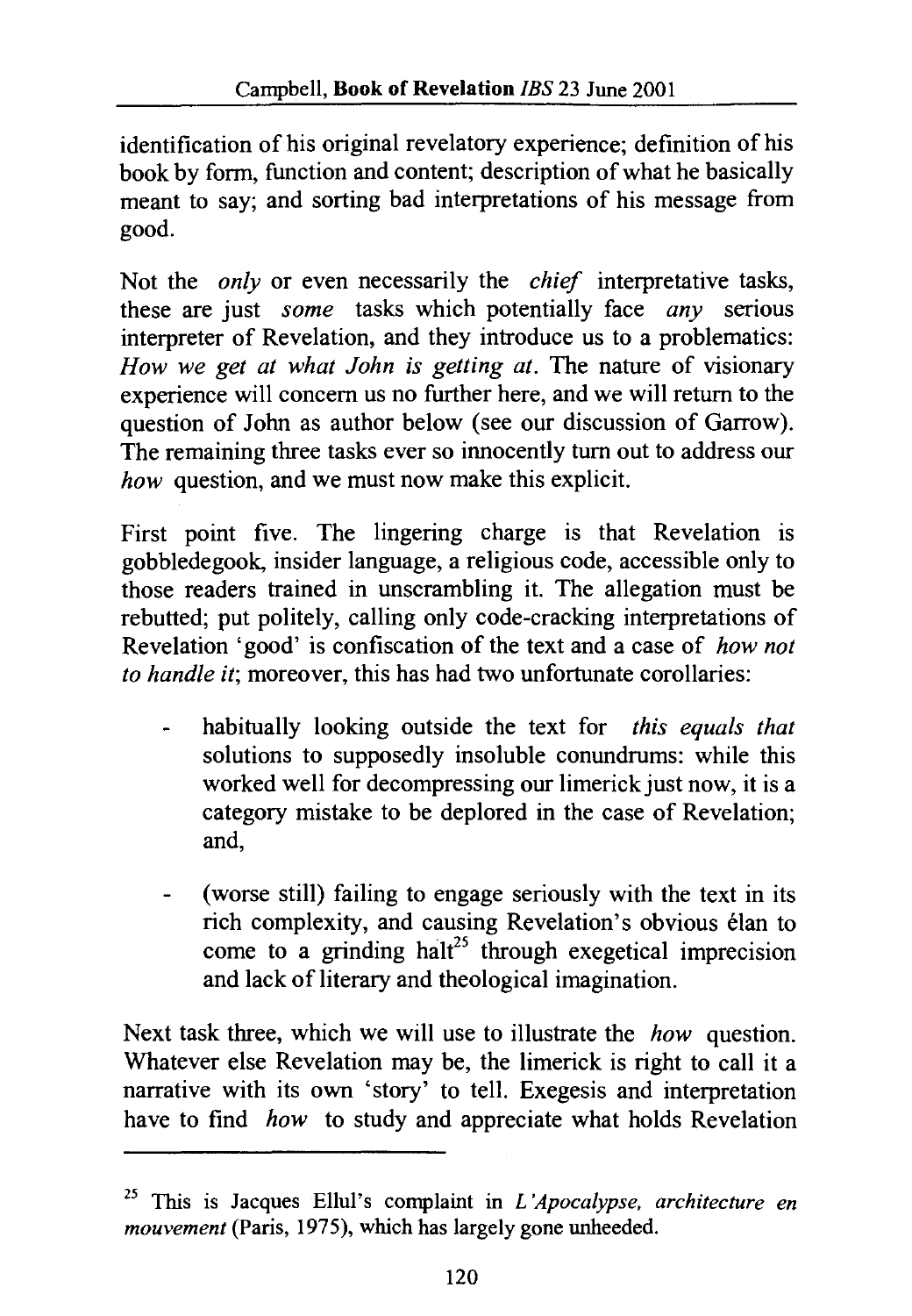together and what keeps it moving along. As to what *sort* of narrative Revelation is, we will briefly deal with this issue in our closing section.

Lastly point four. If Beethoven met the musicologist who proposed the true but banal insight that the rhythmic motif *puh-puh-puh-pom*  is an interpretative key to most of his renowned fifth symphony, he would probably say " don't come to the concert." Similarly, the very idea of boiling down Revelation's contents to a series of propositions is wrong-headed; it is another example of *how not to handle the text,* of a method which literally kills Revelation's manysidedness, movement and vitality.<sup>26</sup> characteristics which any onesitting reading (silent or audible) would pick up.

In other words, neatly boxing Revelation into stultifying categories radically impoverishes John's work. In saying *what Revelation is about* there must be sensitive interpretation able to account for Revelation's narrative verve and capable of reflecting something of the depth, breadth and scope of thematic development in the book. Is scholarship ready to meet the challenge?

We believe it is, because of a crucial conclusion around which a strong consensus has formed and upon which, in our view, Revelation studies can resolutely build. In spite of David Aune's recent, massively erudite three-volume assertion to the contrary.<sup>27</sup>

 $26$  Ellul again, op.cit., pp.54,55.

<sup>27</sup>D.E. Aune, *Revelation 1-5* [WBC 52a], (Dallas, 1997), *Revelation 6-16*  [WBC 52b] and *Revelation 17-22* [WBC 52c] (Nashville, 1998). Other recent commentaries had occasionally still advocated a composite view, such as Heinrich Kraft in Germany *(Die Offenbarung des Johannes,*  Tiibingen, 1974) or Josephine Ford in the United States *(Revelation,*  Garden City, 1975). Aune has exhaustively furnished parallel external evidence for better measuring the diction and thought of Revelation, but the interpretative priority he gives to externals borders on parallelomania, distracting exegetical and theological attention from what *what this text uniquely says.* Like Pierre Prigent for instance (op.cit., p.69), we remain profoundly unconvinced by Aune's *a priori* hypothesis of disparate, preexisting components assembled later into our Apocalypse; this view still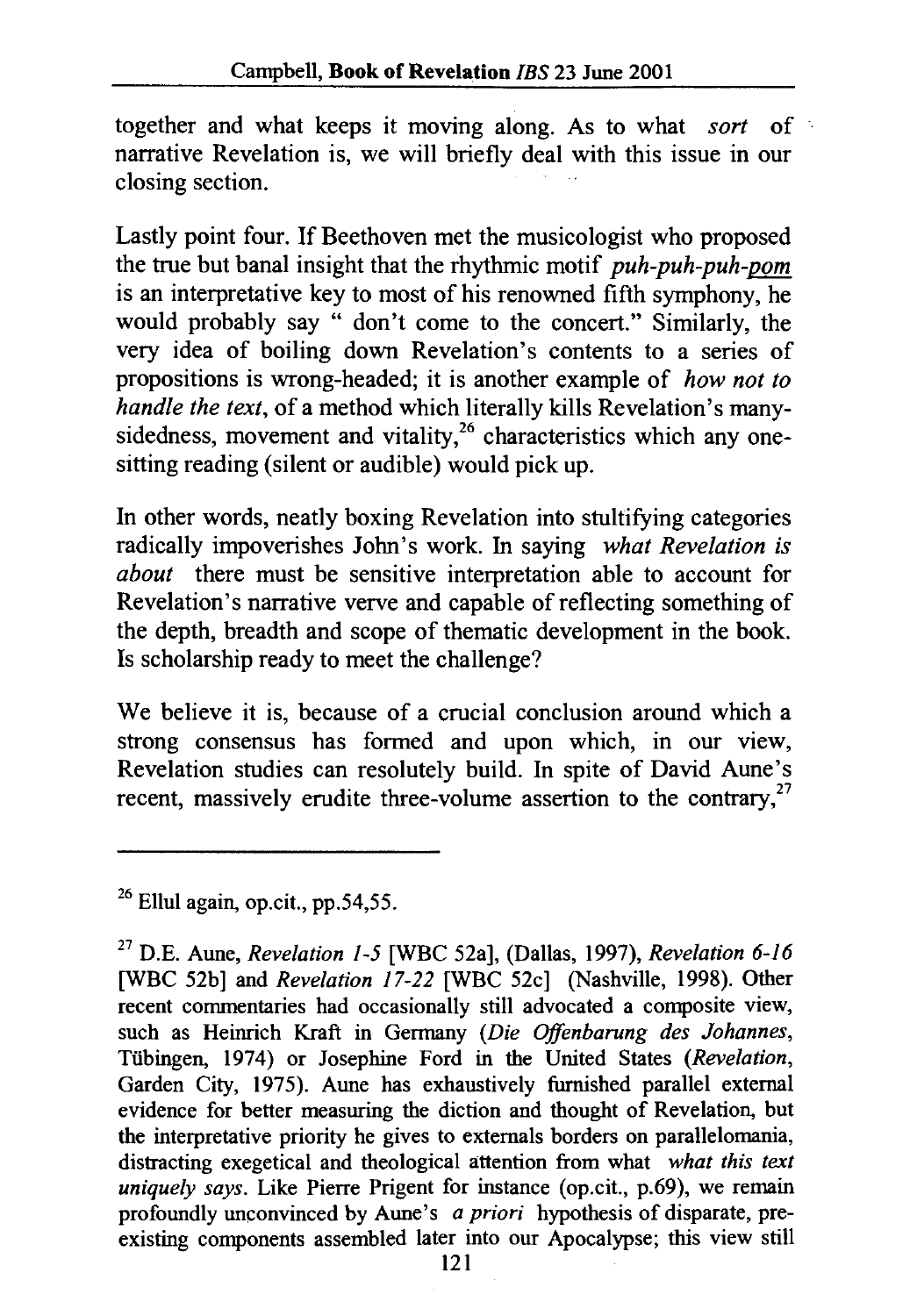most scholars now take Revelation to be the intricate compositional unity that Father Allo already demonstrated it to be nearly eighty years ago, when he took on source-critical theory in its heyday.<sup>28</sup> Richard Bauckham's careful work has permitted him to reinforce this conclusion: " Revelation... is not simply a literary unity, but actually one of the most unified works in the New Testament."<sup>29</sup> We have found in our own research that what is borne out by the data of the text is indeed the view that Revelation is an organically unified narrative.30 Our three dialogue partners here all share this view.

Before turning to their contributions we must first, however, press the point that Rev.1:1-22:21 is to be read as a subtly composed and carefully disposed unity, by asking what would be the consequence (for *how we get at what John is getting at)* if scholarship rigorously set itself to do so. Surely it is simply this: That *what Revelation is about* could only be construed as *what it is ALL about.* In other words, faced with as nuanced and internally coherent a narrative as John's, nothing short of a detailed and subtle account of its complex goings-on will do as a means to obtaining an accurate reflection of its contents and purpose. It is from this resolutely whole-text perspective that we now cursorily examine our three chosen interpretations.

\* \* \*

partially wields Charles' old brush for tarring and feathering the allegedly stupid hypothetical fmal redactor *(The Revelation of St. John,* Edinburgh, 1920, vol.1, 1, IV The Editor of the Apocalypse, where is expressed the view that Rev .20:4ss " exhibits a hopeless mental confusion and a tissue of irreconcilable contradictions.")

28 E.-B. Allo, *St. Jean. /'Apocalypse* (Paris, 1933) was responding especially to Charles.

<sup>29</sup>*The Climax of Prophecy* (Edinburgh, 1993), ch.1 Structure and Composition, p.1, n.1.

<sup>30</sup> This has been our own working hypothesis during doctoral research on Revelation from the perspective of its unity of theme (thesis forthcoming).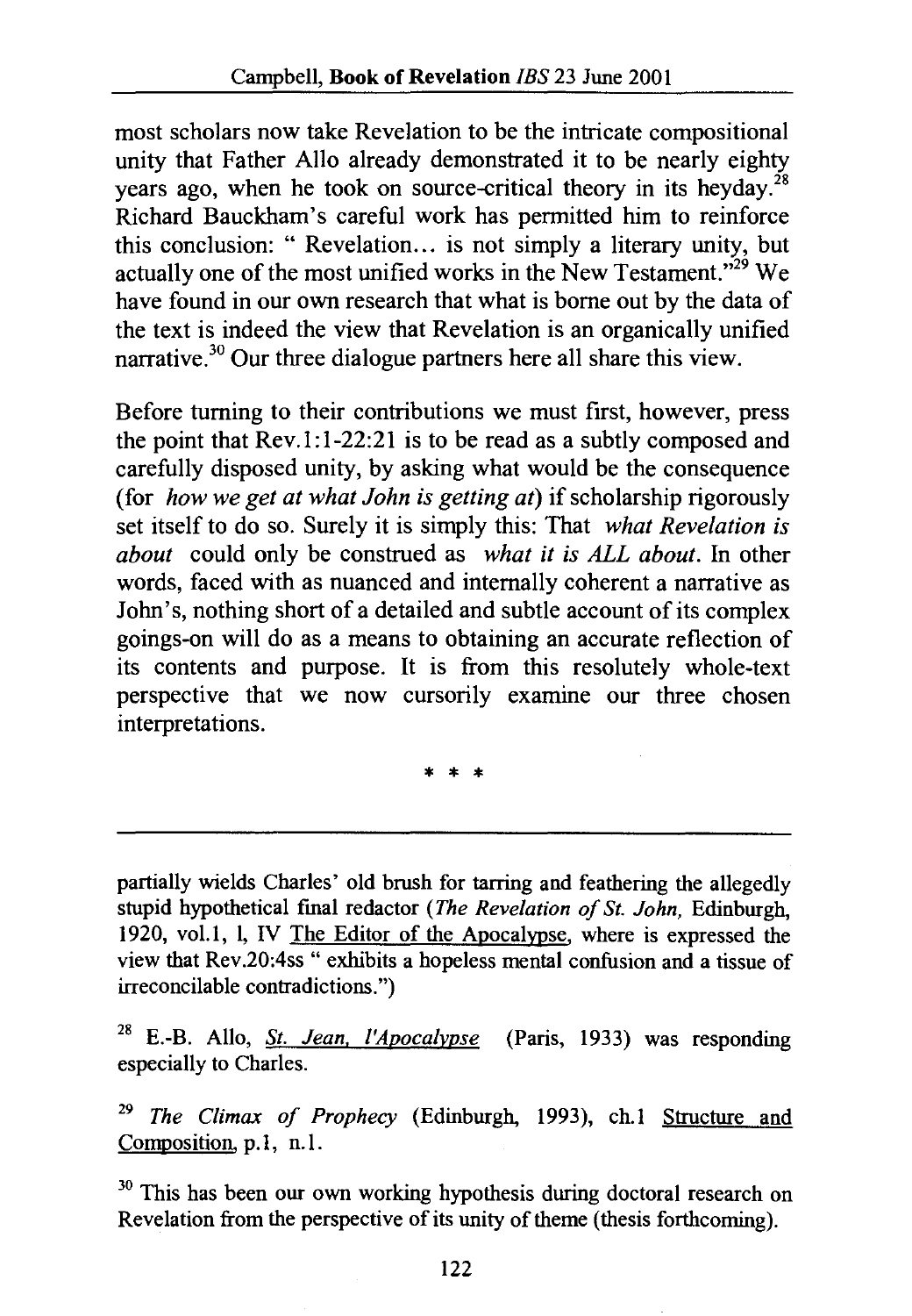Alan Garrow thinks John has certainly downloaded a 'story,' summarised (in John's own words, not Garrow's), as *what must soon take place,*  $Rev.1:1 - yet$ , he also thinks the formatting has gone, since after this beginning John " then goes on to confuse us utterly."<sup>31</sup> For Garrow, however, it is not that the story's events have got scrambled by some incompetent editor. Instead, the book's hitherto undetected structure (or, ' story organisation,' p.14) has confused readers for centuries - fir this author, not the text as garbled transmitter but the reader as muddled receiver is at fault.

Garrow's principal chapter (pp.14-65) aims to show the hapless reader the story in the text. That story, assumed to involve only action on earth (e.g.  $p.60$ ), is identified with the contents of the main scroll introduced in Rev.5:1-9 (for Garrow, following Bauckham, one and the same as its diminutive look-alike in 10:1ss). This story's narrative skeleton is first exposed [in 6:1-17, 7:9-17, 8:2- 9:21 (with 11:14), 10:1-11 and 11:1-13], before being clad in flesh [by 12:1-14:4, 15:6-16:21 and 19:llb-21:8] in the remainder of the book. Garrow calls the bones 'foreshadowings' – their function is to anticipate - and the flesh ' direct revelations ' (functionally speaking, recountings) of the scroll's contents.

Then an original and provocative case is made for seeing Revelation as a serialised text in six instalments of roughly equal length (where 3:22, 8:1, 11:18, 15:4 and 19:10 represent the 'breaks') and with parallel characteristics (such as suspense build-up, a closing hymn, or a new 'opening'), where episode one (1:1-3:22) majors on getting the audience's attention and insuring they switch on again next week, and every episode finishes with a Eucharist.

Stories often surprise. So, just when we expect Garrow " to examine the story-telling passages ... and demonstrate that the characters therein perform a coherent sequence of actions with respect to one another " (pp.63, 65), so proving that his structural theory is well-

 $31$  Op.cit., p.124. What is significant is that this is Garrow's way of beginning his own *conclusion.* Partly, of course, this is because his book claims to " solve the age-old problem" of just what the story is.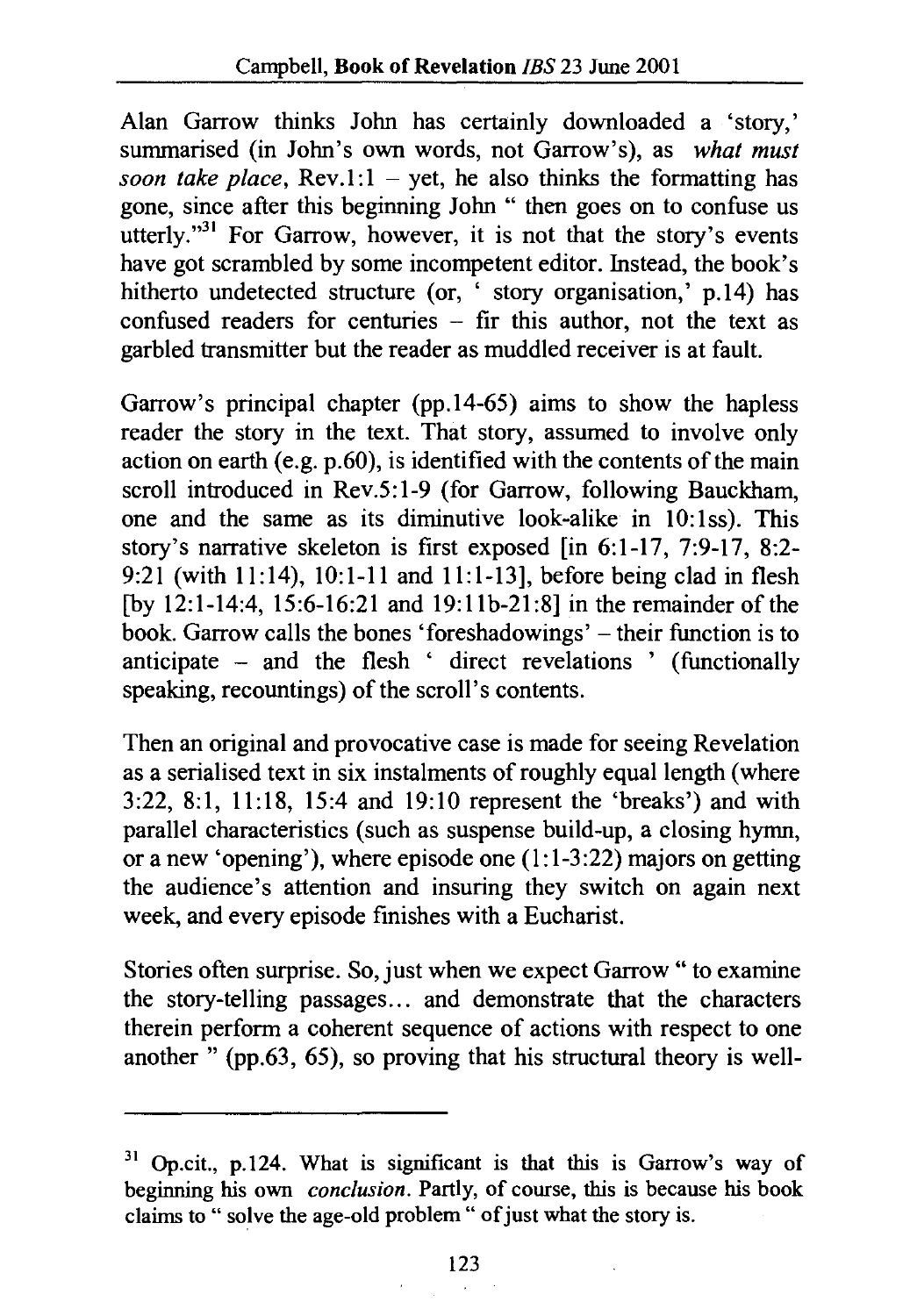founded, he instead says (in a nutshell) *this method is incapable of getting at what the story means!* Why must John's (still untold!) *story* be labelled, in advance, as inherently incomprehensible? Because - surprise, surprise - what the *story* means is to be found not in the text, but outside it. Why? Because Revelation is like a political cartoon strip - meaningless " without knowledge of the circumstances on which the cartoonist was commenting " (p.65). Interaction with the questions this remark raises about Revelation's function and purpose would, alas, require a different article!

Of course, Garrow himself tells a good *story,* and short-changing his reader like this is just postponement. Later, we do get interpretation of 12:1-14:5 (in seven sections), 15:6-21, 17:1-18 (itself an interpretation of the previous unit) and  $19:11-21:8-$  all summarised in terms of their principal characters and main action (pp.80-102), then helpfully diagrammed (pp.  $104-17$ ) " to show the broad flow of the events depicted."

But what has Garrow done here? He has, crucially, stepped *outside*  the text of Revelation in search of a referential framework into which to insert its *story*. The one he finds, like the rest of his book, shows originality, for he glosses the sixth seal as inspired by the eruption of Vesuvius (in 79 C.E.), takes Titus to be reigning emperor and considers the socio-political climate of Roman Asia around the year 80 to be about right for the popular imagination to be haunted by the idea of a returning Nero. Garrow, here, makes a familiar hermeneutical move to the high ground of time and history, to protect the *story* which John's hearers would have understood, and prevent it becoming some other fanciful tale in the hands of today's undisciplined interpreter.

But was John really a pundit? An otherwise unknown ancient equivalent of a political editor, chronicling and interpreting imperial events for subscribers who more or less shared his perspective? And does Revelation therefore 'reveal' the insights of a first-century journalist? Further, do we accept Garrow's implicit claim that our modem reconstructed history of the events (assuming we have got the right ones) is actually the *true story,* or that this *other story*  constitutes the interpretative key to unlocking any remaining gobbledegook in John's account?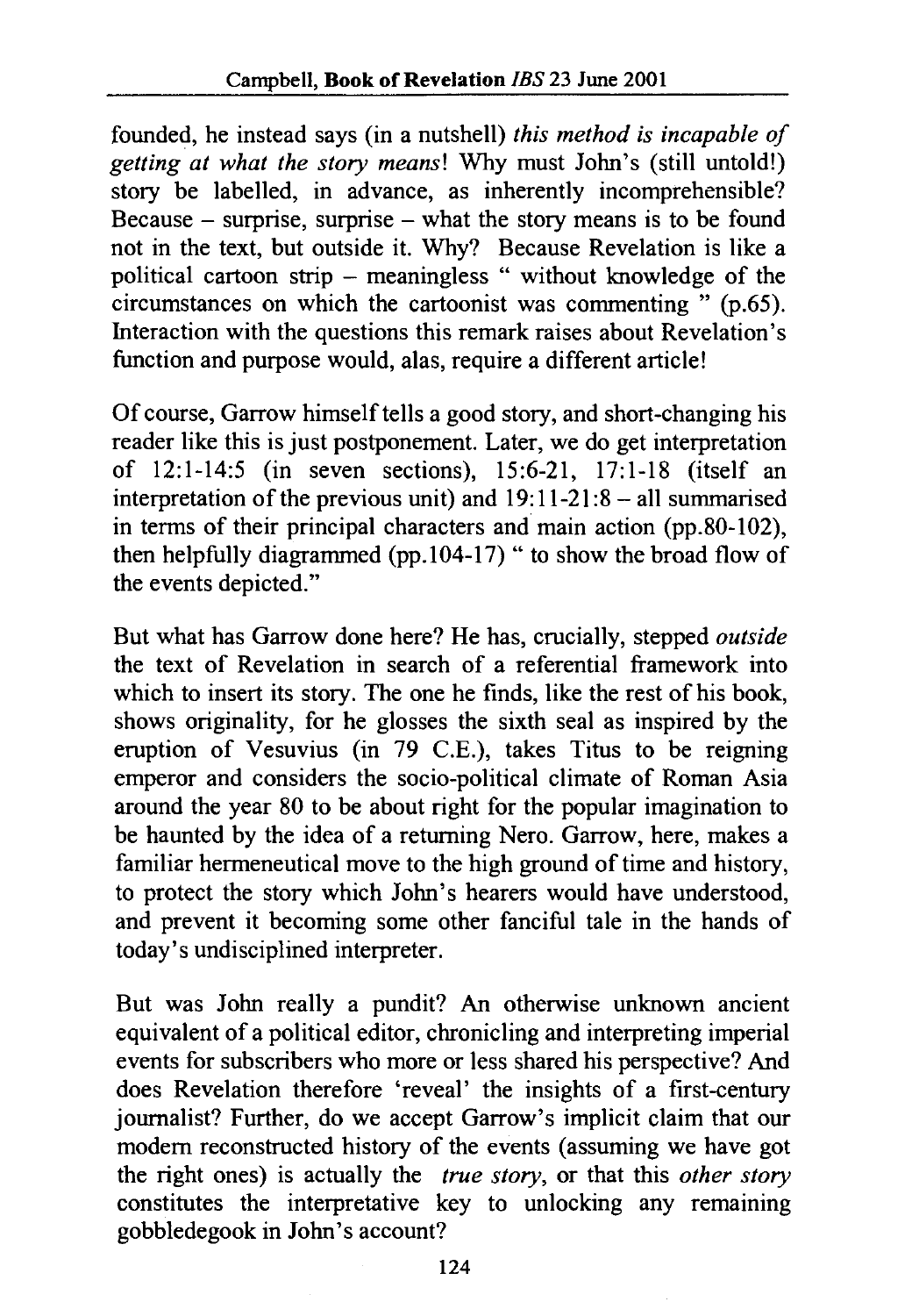We can formulate just one criticism here: *Overhasty extrapolation.*  On the theoretical assumption that " the meaning of a text is dependent on the context in which it is read " (and with the further assumption that we can closely reproduce that context, pp.1-4), Garrow has allegorised John's story before it has even been heard, thus neglecting the literary phenomena (including the knotty problem of who the hearers are), and electing not to listen to John's story on its own terms. This is realism untempered by literary appreciation, and Garrow's final chapter *(Why this story?,* pp.118- 23) - which characterises John's (still unexplored!) story as *polemic response* – is, to say the least, premature.<sup>32</sup>

David Barr, by contrast, appears to give John time to tell his own tale, claiming *only* to be interested in Revelation as a story – how it is told, whom it is about, what it consists of, where it is going (preface, x). Before exploring the narrative's discourse (the way the story is told), Barr does say what for him the story is about: " The Apocalypse is in its most basic sense a retelling of (the) story of Jesus in a new way and with new images " (p.3). This is not, however, reductionism but basically pedagogy, so as to orientate the reader at the start of a prologue designed to alert him or her to matters of story content, Revelation's genre and world-view, visual and audible symbols, structure and plot, audience and characters, and time and place (pp.1-24).

For Barr, John's story consists of three-tales-in-one or three narrative segments: *Letter Scroll* (1:1-3:22), *Worship Scroll* (4:1- 11:18) and *War Scroll* (11:19-22:21). What distinguishes the second from the first is a shift in setting, from earth (or, normal time and space) to the heavenly throne-room (called extra-normal time and space), and what legitimises the claim that there is a ' new story ' after 11:19 is the change in main actor from God to the dragon (pp.l01-02) as well as a further shift into "meta-time and meta-space " (p.121). Episode three then profits from the change

<sup>&</sup>lt;sup>32</sup> We have said enough in this brief précis to make it clear that Garrow's work has considerable merit; here, however, we cannot give various important issues he raises the attention they deserve.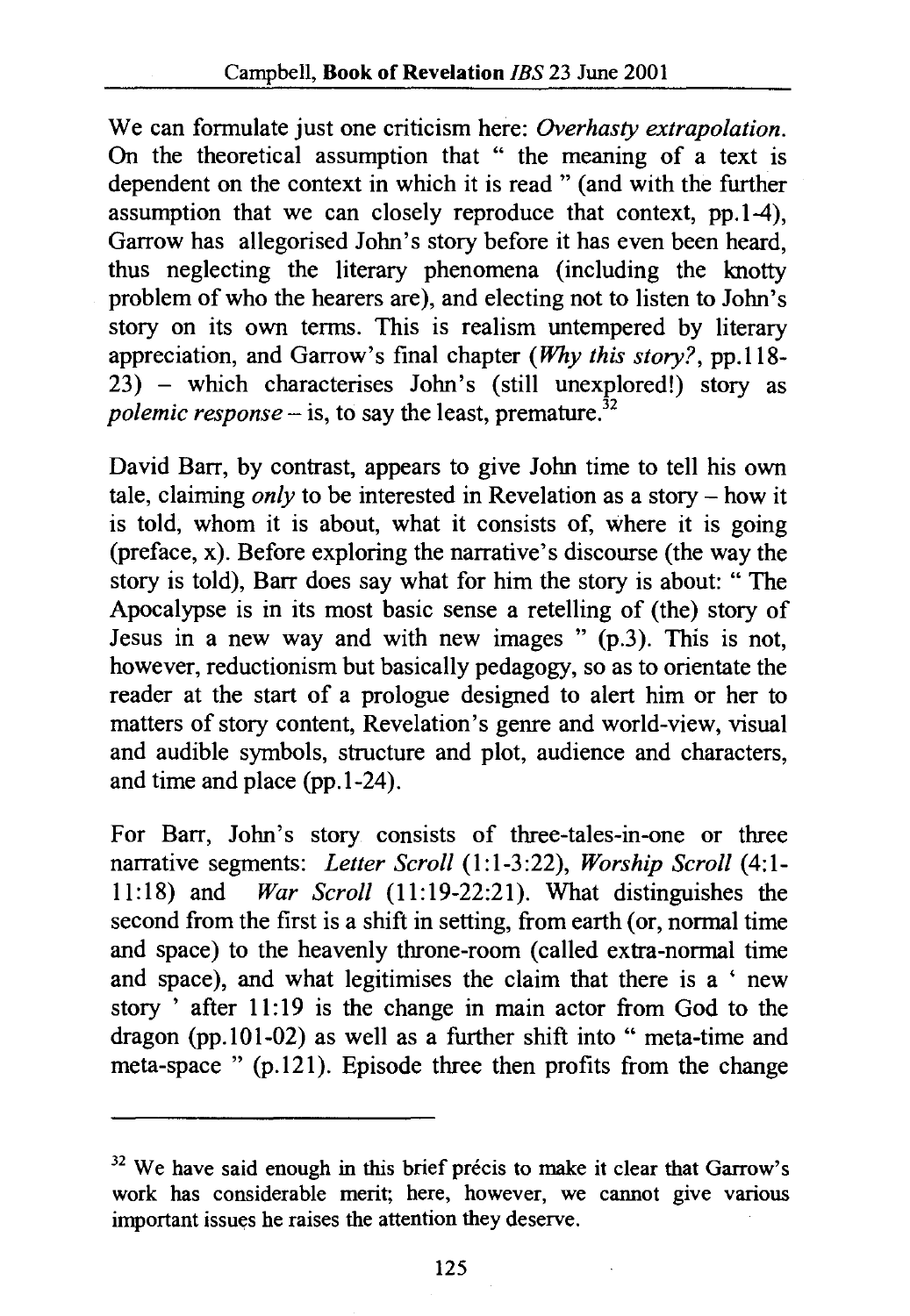brought about by number two to take us back to the concerns of episode one: The letters " sketched the need for struggle," the worship scroll showed " the mode of God's victory " and now the war scroll delves " more deeply into the conflict "  $(p.102)$ , explaining " why it is that Jesus can instruct the churches... and enable the worship of God" (p.149).

Garrow located Revelation's main story in the second half of the book. Barr, similarly, calls sub-story three " the strongest section of John's writing," a judgment he substantiates by study of the care with which the author has written it. By a procedure already employed for the first two scrolls, the story elements are isolated and discussed (pp.103-22) under the headings war stories, characters old and new, settings (places and times) and plot. Following this analysis, Barr then provides a synthetic commentary on the story action (pp.122-45) in eight narrative scenes (11:19- 12:17; 12:18-13:18; 14:1-20; 15:1-16:21; 17:1-19:10; 19:11-21:8; 21:9-22:7; and 22:8-21), for each of which the details are interpreted via *readers' notes* (again, as in the previous sections).

Like Garrow, Barr envisages Revelation being performed (though not in a serialised way) in the context of worship including a Eucharist (p.l80). Unlike Garrow he largely refrains from extrapolating out from Revelation's story to the social setting with which it might reverberate until he has thoroughly worked over the story with the tools of narrative criticism. It is only in his epilogue that he considers the relationship between author and audience (pp.160-64) and examines the social situation of Jews and Christians in the Roman world (pp.164-69), before venturing to describe Revelation's aim as that of promoting " consistent resistance " to the encroachments of Roman culture. John's Revelation, on this view, told a story which powerfully sought to take its hearers, via ritual transformation, " into a community of a shared vision of the struggle between Roman culture and Christian conviction " (p.180).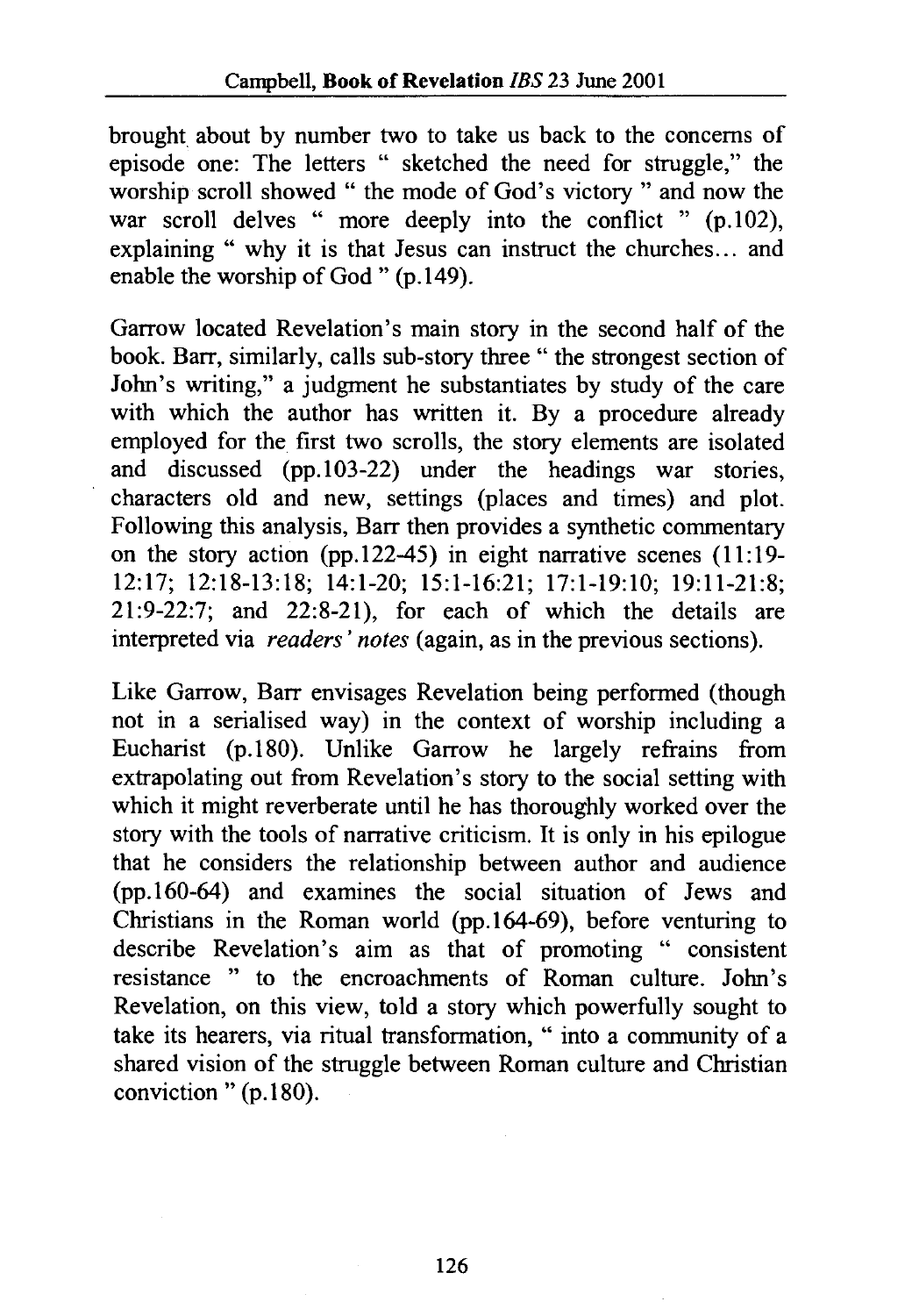Barr's assessment of Revelation's *Sitz im Leben* thus accords with the predominant view. $33$  As with Garrow's reading, we want to ask if he did methodological justice to the *what* question, in other words, we are once more asking *did he go about it right?* Barr himself offers the exhortation " Revelation was primarily a story to be heard ... learn to listen," and sets out (preface, xi) to furnish the reader with knowledge and resources for arriving at a viable interpretation of the book. Has he succeeded?

Yes and no. One successful outcome is Barr's refinement and popularising of contemporary literary theory, initiating the neophyte into its resources and showing how to use them to mine some of Revelation's considerable wealth. And one glaring weakness comes from asking a solely literary set of questions of John's book; Barr largely fails to assimilate answers found to other kinds of question already asked of *Revelation as a unified entity*  $-$  in particular, the materials provided by many commentators who, when faced with Revelation as a whole, integrated their attention to its nature and function as a literary work $34$  with historical and other concerns.

Barr's tools, methods and goals in *Tales of the End* prepare us for Resseguie's narrative critical approach to Revelation, and its yet more rigorous use of modem literary theory. Instead of walking his

<sup>33</sup> Thus Jonathan Knight, *Revelation* (Sheffield, 1999), whose revised Domitianic hypothesis may certainly be seen as representative.

 $34$  We ought not to forget that although literary theory has metamorphosed from one -ism to another, changing its philosophy and discarding old tools/methods while fashioning new ones as it goes, study of Revelation as literature has been going on for a long time. A good example is the literary awareness that series of similar judgments means understanding Revelation's goings-on as something other than chronological, an insight present in the very earliest commentary on Revelation that we possess: Victorinus, in about 260 C.E., said in relation to the seals, trumpets and bowls, " nee requirendus est ordo in Apocalypsi, sed intellectus requirendus." Every interpreter owes a debt of gratitude to predecessors; but more than showing gratitude, there is a duty to preserve, transmit and incorporate into interpretation valid insights from the past.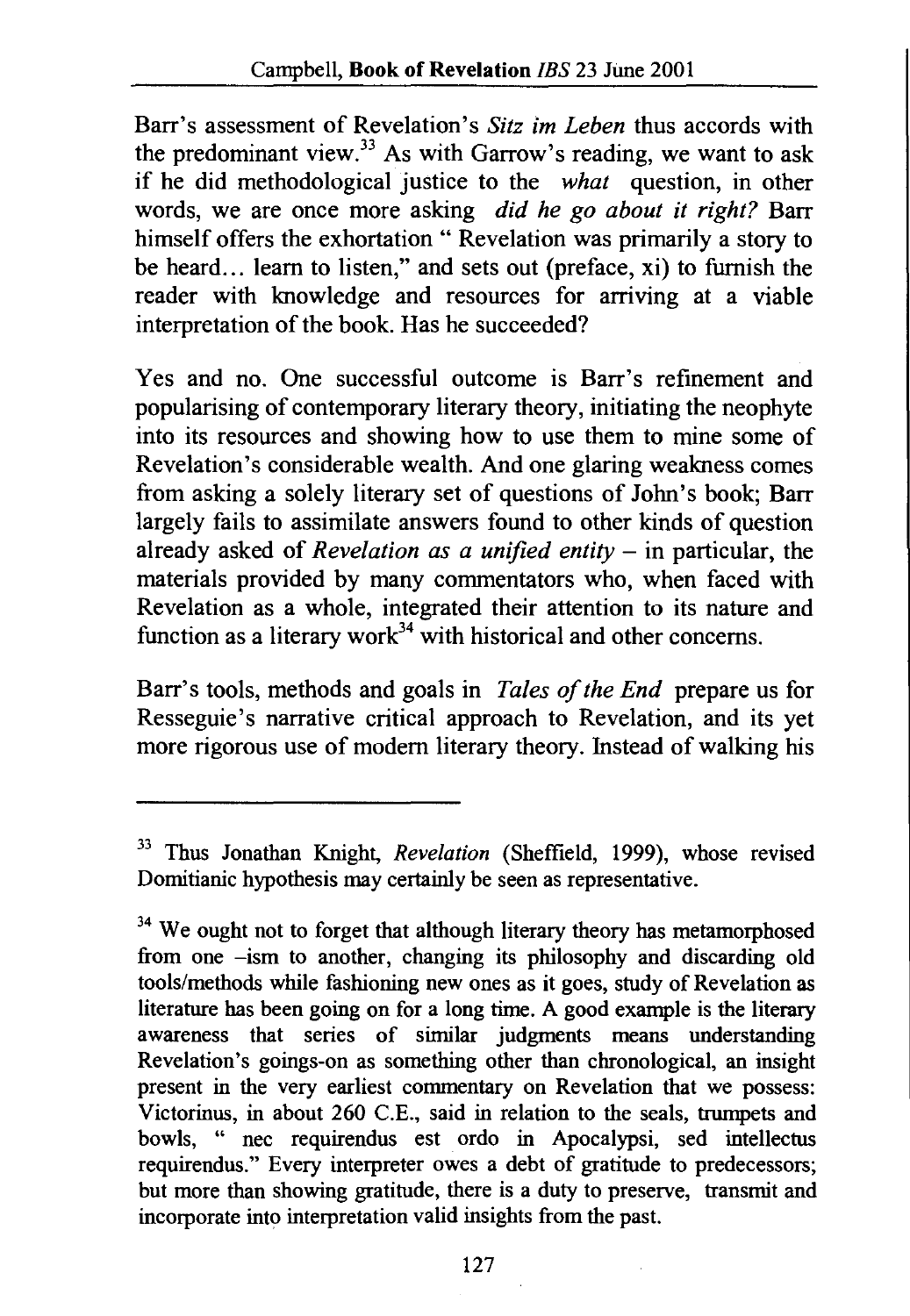readers through Revelation and alerting them to what is going on along the way, Resseguie as it were backlights the whole text of the Apocalypse in advance as 'narrative,' then carefully spotlights it from five successive angles: rhetoric (numerals, repetition, metaphor and simile); point of view (or narrative modes, covering space, time, emotion, speech and values); setting (or environment, including space, time and also mood); character (characters are 'round,' 'flat' or 'stock'); and lastly plot (involving issues of causality, conflict, suspense and 'defamiliarisation,' or jolting the reader's perceptions). All these analytical tools are explained and their use illustrated (pp.l-27), before they are applied in turn to Revelation.

A final preliminary issue (in this he parallels Garrow) concerns the vexed question, for narrative theory, of where to put the reader. Is the reader of a text to be situated *in it* (with the structuralists, hunting for the one reader who fits the text), *over it* (with any and all subjectivists who say *Revelation* – or any text – *is about us readers*) or *with it* (which unites text and any potential reader in an interactive dialogue)?

Resseguie adopts a form of the third view, seeing possibilities for the author-text-reader relationship optimistically; his is a reader who has worked hard at doing three things: Becoming like one of John's original audience (with its world-view or attitudes); acquiring the author's 'repertoire' which, to refer back to our limerick, is something like virus crunching or maybe self-formatting in " literary and cultural competence " (p.30); and finally, adopting the active role John envisaged for his reader (for example trying to figure out what chapters 6-22 have to do with the seven churches, or what the relationship is between seals, trumpets and bowls, or how Revelation's visions and auditions square up to one another).

Resseguie distils all this literary theory so as to kit his reader out for making an adequate appraisal of Revelation as narrative. The tools certainly look sharp enough once applied to the dismantled text (pp.32-192). Grasp of an overall story begins to emerge when, at the final stage, he considers plot and structure (pp.160ff.) and analyses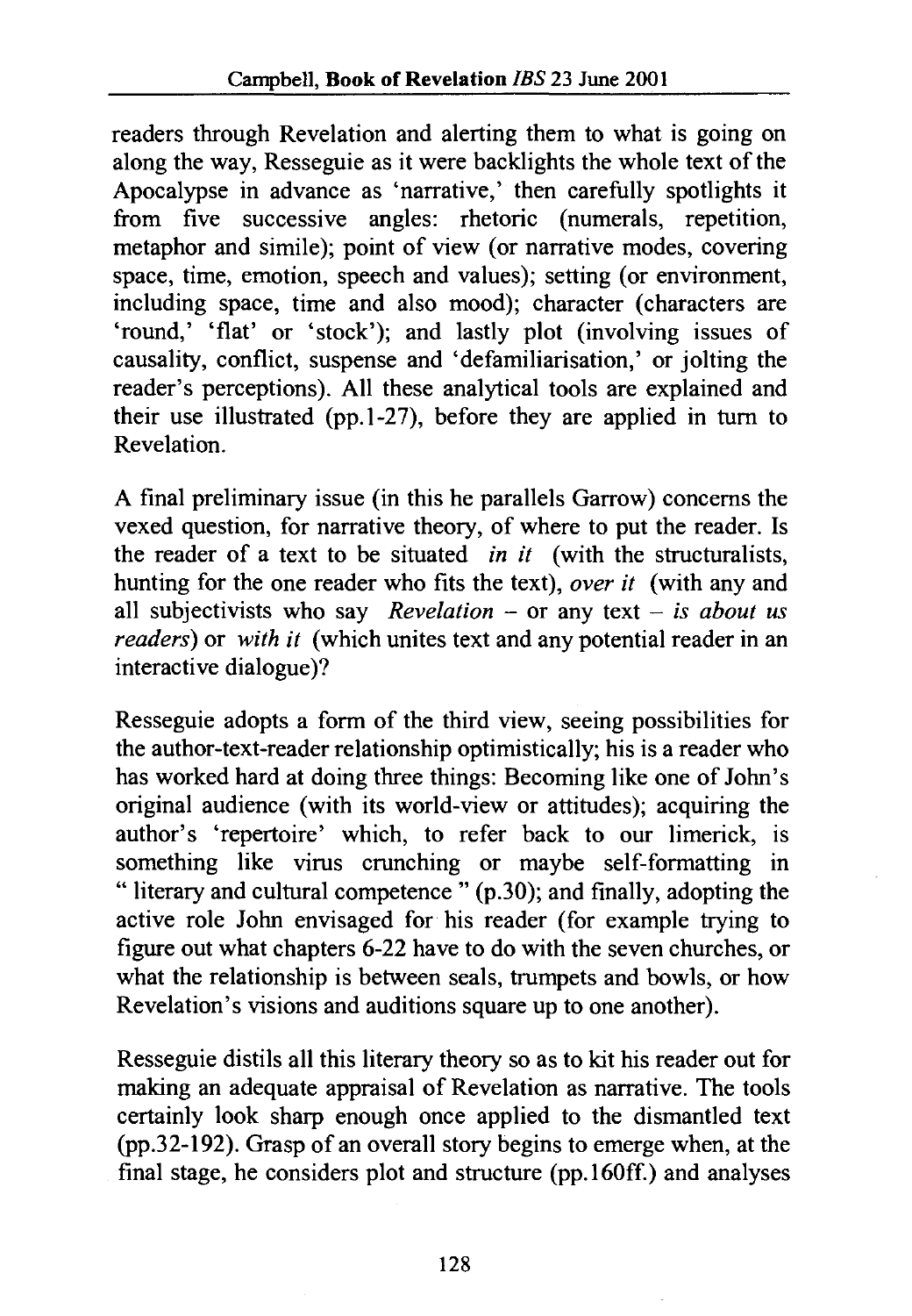Revelation chapter by chapter as an example of the standard Ushaped pattern of comedy.<sup>35</sup> Resseguie shows greater sophistication here than Garrow: Initial stability is on earth; final stability is in both earth and heaven; in chapters 6-19, not just from 11:19 onwards, instabilities are on earth but seen from a heavenly viewpoint. [Personally, we would go farther, locating Revelation's deliberate ambiguity on the heaven-earth distinction at the moment of heavenly ascent in 4:1 and charting its progress up to and including the abolition of the frontier in the final vision]

Prior to plot analysis, Resseguie explores the data from three angles: Point of view/rhetoric (pp.32-69) examines the different aspects of narrative perspective which, we might say, colour what is happening where it is happening; setting (pp.70-102) entails recognising John's topographical or architectural places as essentially 'spiritual' (perhaps 'symbolic' would be better) rather than 'physical'  $-$  try finding Armageddon on any map  $-$  and several 'props' (like scrolls, or trumpets) are also studied; lastly, most space is reserved for character (pp.l03-59) and notably, a sustained contrast between ' demonic characters ' and corresponding earthand-heaven characters.

Resseguie's careful attention to narrative components and how they fit together might frustrate readers more interested in, say, historical criticism or a theological appreciation of Revelation.<sup>36</sup> But if, as we

<sup>&</sup>lt;sup>35</sup> I.e., moving from stability through misfortune back to happy ending. Resseguie opts for a linear view of Revelation's development, rejecting the idea of recapitulation. Scholars remain divided here (see M.E. Boring, Revelation, in M.A. Powell (ed.) *The New Testament Today* (Louisville, 1999). However, the data of the text (notably, the septets) fit a hybrid view best, since they prove that John, as he proceeds, is both going back over old ground and also - often simultaneously - advancing into new territory. If recapitulation is circular, and progress is linear, then the hybrid model (which we favour) is a spiral.

<sup>36</sup> In fact, Resseguie finishes (pp.193-209) with a sevenfold *reprise* of Revelation from the standpoint of its theological significance; whilst this means he keeps faith with his intention of resolutely applying narrative criticism to Revelation, the chapter (in our view) fails to capitalise on the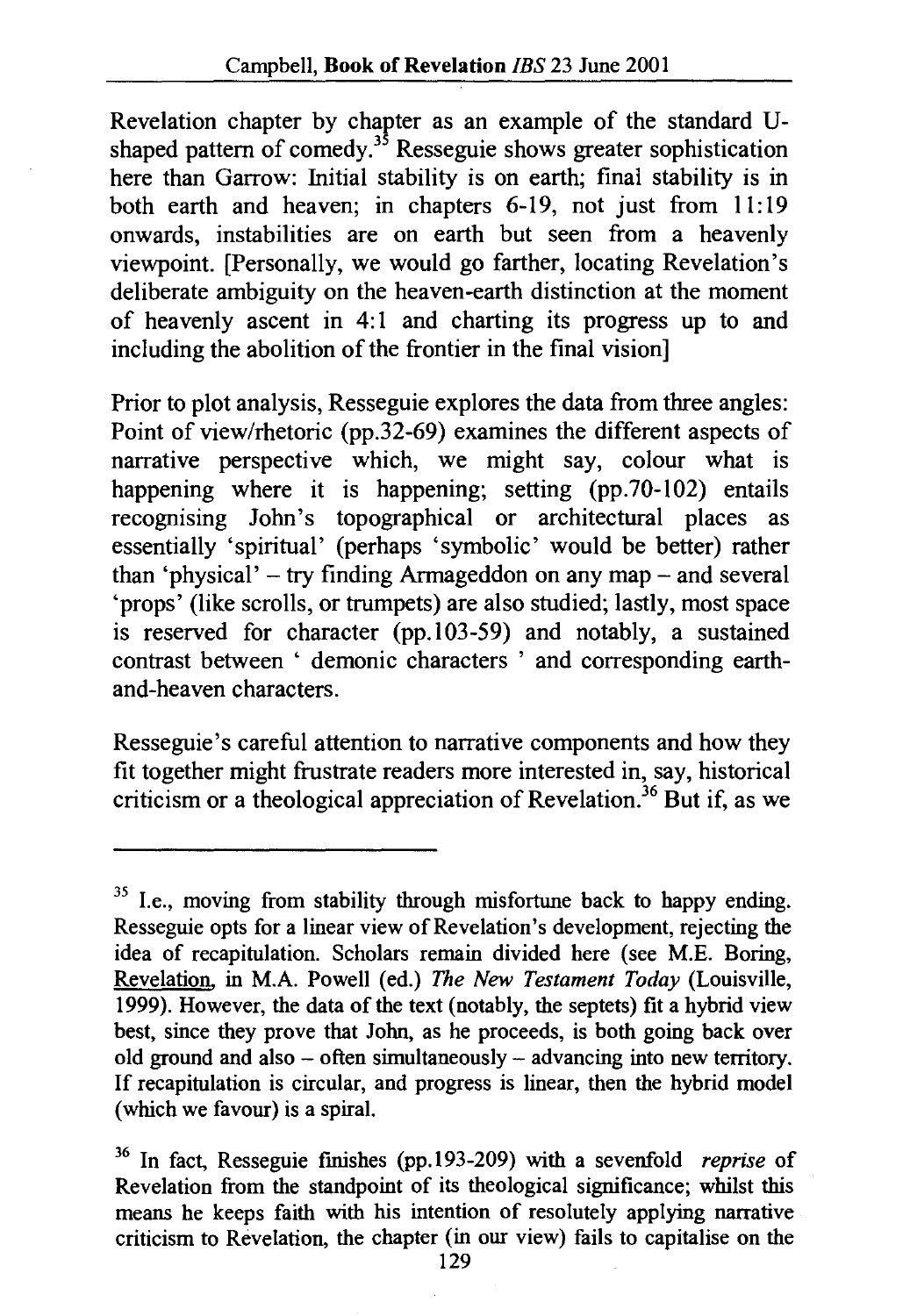have urged, *what Revelation* is *about* means *what it* is *ALL about,*  then putting together and using this sort of narrative tool-kit for dismantling and reassembling the workings of the story is what is needed. For the cumulative effect of these analyses is that, by the time the interpreter is faced with the task (on the macro-level of plot and structure), of describing Revelation's unity of action from its origin through complication to final denouement, he or she has developed a critical awareness of the density and complexity of the sophisticated story being told. In this way, we avoid truncating Revelation's story or yielding to the temptation to tell another.

Barr's endnotes and Resseguie's footnotes show that both endorse the findings of other methodologies for studying Revelation. Neither scholar attempts much dialogue- Resseguie's declared aim was literary introduction to the Apocalypse (p.1), so he is hardly to be faulted for achieving it. However, both studies in building up a narrative critical dossier on Revelation, manage to avoid the danger of retreating into narratology's ivory tower. What must still be attempted, though, is the integration of literary critical expertise with other interpretative skills appropriate to the handling of a book like Revelation, and the synthesis of the results obtained with the data other, compatible analyses provide.

\* \* \*

What might such compatible strategies be if we are to progress farther along the interpretative road which Revelation's essential literary unity opens up? Only two, modest suggestions will now be made.

First, if the bottom line argued here is that we can no longer neglect interaction with Revelation as a self-contained narrative, the question remains of exactly *what sort of narrative* it is; our answers (plural, in the case of Revelation) $37$  determine how we treat the text. In this connection, we are content here to unzip only one

 $37$  Corresponding to the book's mixed genre.

rich gains of the foregoing study, and reads something like theological afterthoughts.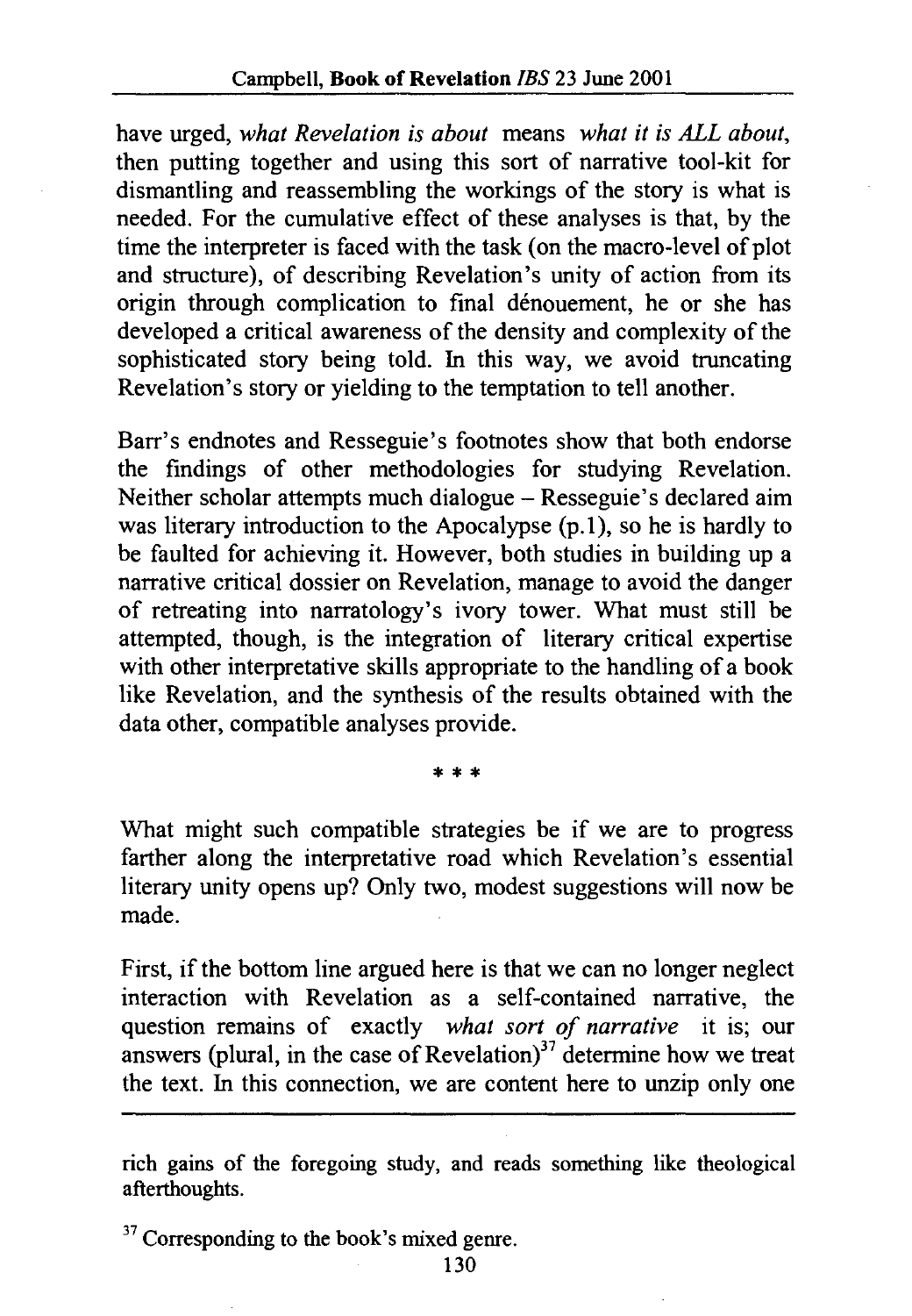file, already very compressed but innocuously labelled **ot.zip,**  containing three documents all needing additional work:

- *Is Revelation apocalyptic or prophecy?* A well-known and largely unresolved controversy, but for our purposes one aspect of it remains insufficiently explored: *the formal.* The work already done to situate John's Revelation over against Jewish, Christian and other apocalypses needs to be matched by, and later integrated with, careful study of the phenomena that link it almost genetically to the Old Testament books of Isaiah, Ezekiel, Daniel and Zechariah. We have in mind not just intertextual allusions or echoes, but whole-book literary and rhetorical concerns (such things as structures and patterns, imagery and themes, concerns and world-view...)
- *Where did John get this story?"* From Christian experience in 90s C.E. Ephesus " has become the virtually unanimous answer from the NT guild, but we have objected to this view's monopoly. A lot has been made of Revelation's alleged relationship to what little we know about Asian history under the Flavians; so far, only a little has been said about the book's possible connections with a lot of salvation history in the Hebrew Scriptures. The question is, *how does John 's story relate to the story or stories the Hebrew Scriptures tell?*
- *What is Revelation's theology?* By analogy with Bauckham,  $38$  who approaches this question with the conviction " the literary and theological greatness are not separable " (p.22), we see a sustainable account of the theology of Revelation as being derivative of a full account of *what the book says and how it says it.* Systematic categories are still pressed into service for this task<sup>39</sup>

<sup>38</sup>*The Theology of the Book of Revelation* (Cambridge, 1993).

<sup>39</sup> For example, in Georg Strecker's *Theology of the New Testament*   $(Berlin/New York, 2000)$  – completed following Strecker's death in 1994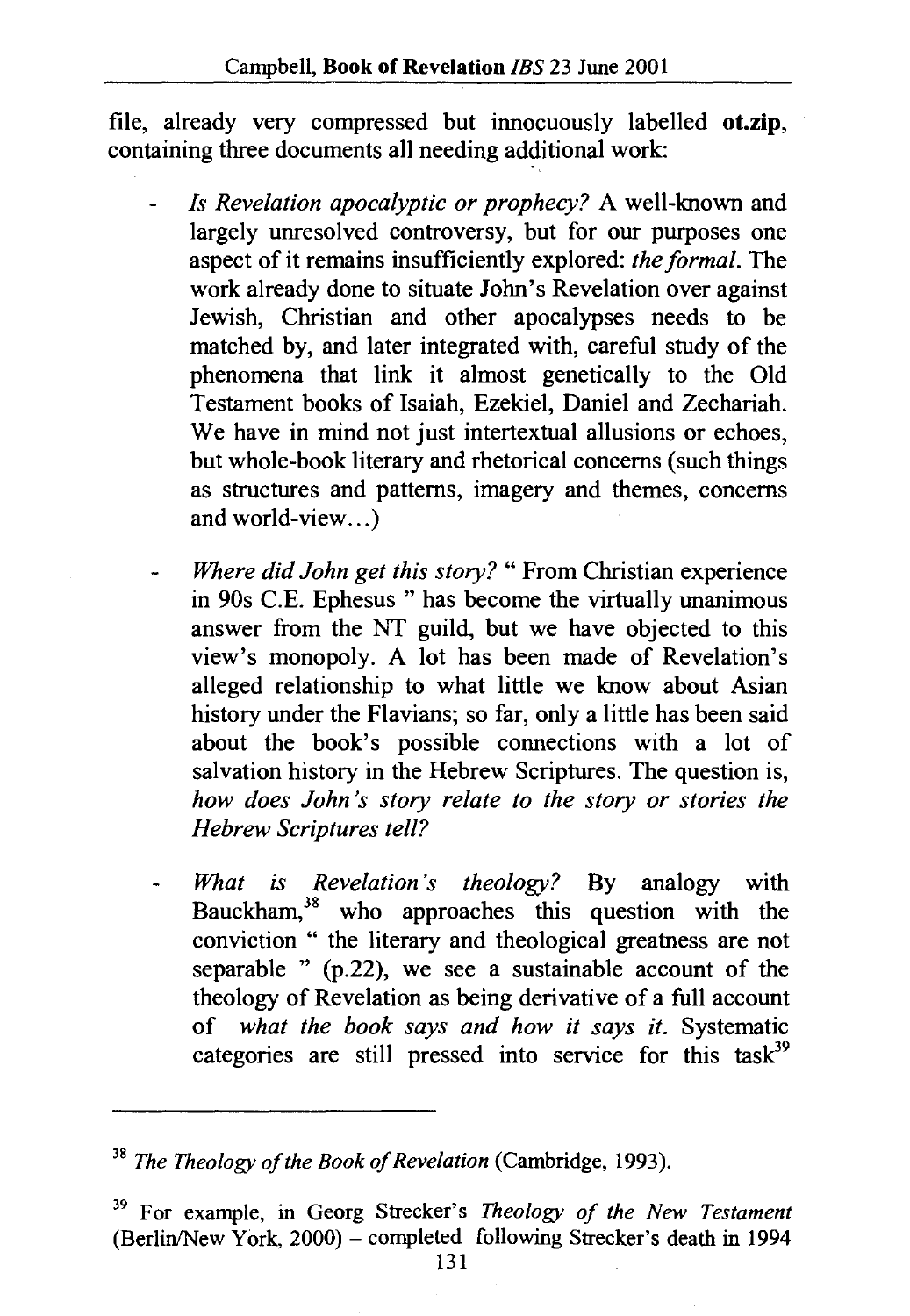whereas, in keeping with the two previous points, it seems to us that only Biblical Theology can do the data justice. New Testament theology, in this instance, will have to reinvent itself and abandon abstraction for categories that attempt some kind of dynamic equivalence. Just as today, endangered antelope get to roam in managed parks instead of languishing in tiny zoo enclosures, so Revelation's theology needs uncaged, needs room to run.

Second, to return to the issue of 'story,' it is the present writer's opinion that work is only beginning on *how John tells his story.*  Careful consideration of *how to explore how he does it* is therefore called for. For the Revelation explorer's kit, one appropriate *method*  for studying the narrative, and one type of *analytical implement* for doing the job may be suggested: When examining our three chosen studies and their theoretical bases (in so far as these were explicit), neither this method nor the relevant tools were in evidence. We are talking about *theme* and how to study it.

Resseguie's last chapter does offer "a recapitulation of some of the major theological themes touched upon " (p.194), but since the subjects he summarily deals with (Church, evil, God, worship, salvation, Christ and the future) were not scrutinised by the foregoing literary analysis, this chapter turns out to be a lengthy postscript which, like all postscripts, basically says *!forgot.* 

Indeed there is confusion, here, between 'theme' as an interpreter's propositional conclusions about the subject matter abstracted out of a narrative (as something *extraneous to the text),<sup>40</sup>*and 'theme' as a

<sup>40</sup> This is, of course, a common understanding of theme. It is what Jonathan Knight means (op.cit.) when, in his conclusion, he groups under

by F.W. Horn (German edition, 1996) and translated into English by Eugene Boring - section D.IV The Coming of the Lamb - the Apocalyptist John (pp.515-45), we find after an introduction three headings: *christology,* (almost entirely expressed via christological predicates, with little or no feeling for the dynamic figures of the one like a son of man, the strong angel, the Messiah on his horse or the ubiquitous slain-but-standing lamb); *ecclesiology;* and *ethics.*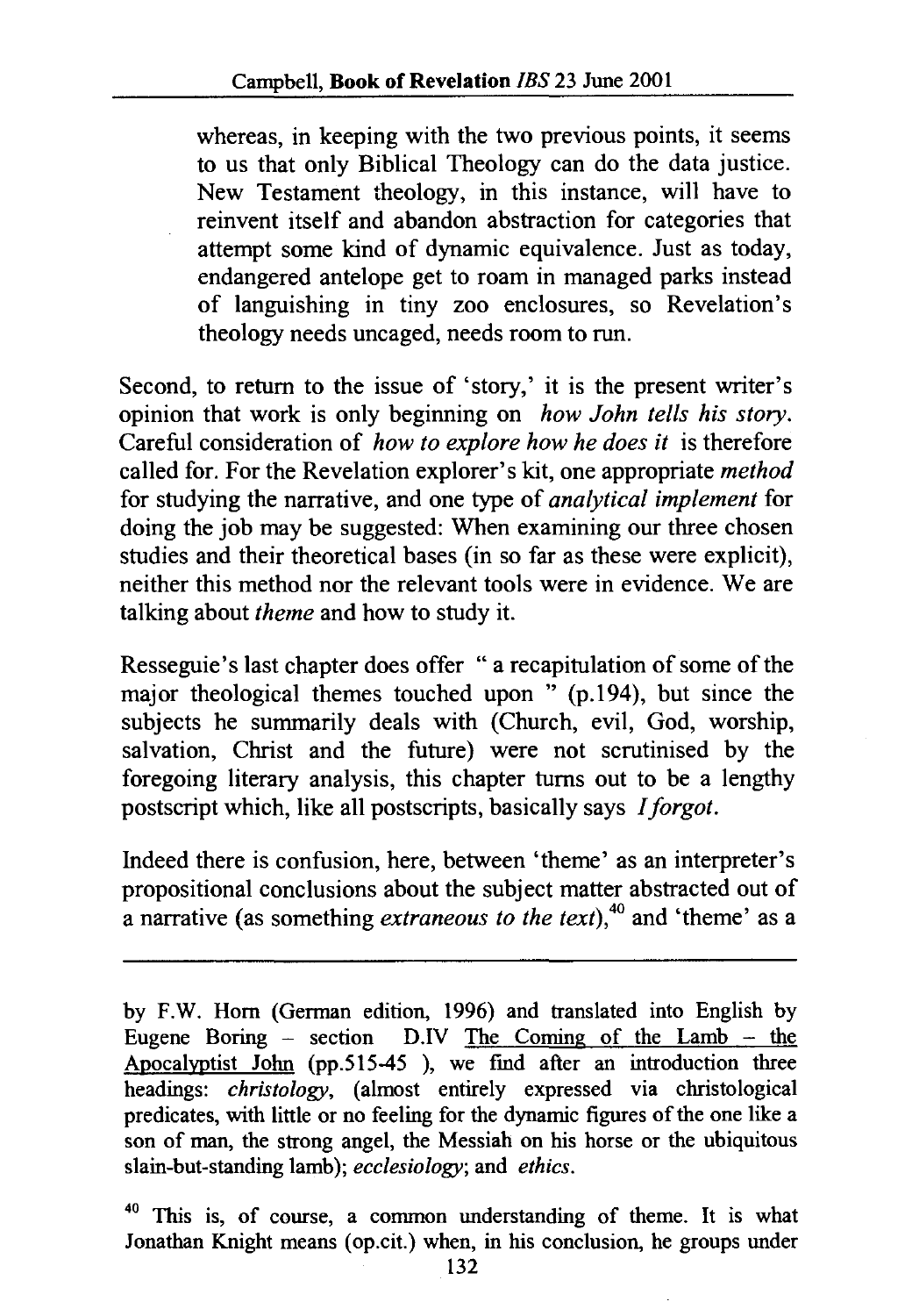heuristic category for analysing the content, structure or progress of the narrative itself (something contained *within the text).* The latter, with its subsets such as topic, motif or leitmotiv, has traditionally been as much a part of basic literary appreciation as, say, characterisation or locale or plot (all of which Barr and Resseguie study): Now in literature, just as settings change, characters evolve and plots unfold, so also do themes develop;<sup>41</sup> in arriving at a literary appreciation, *all* these aspects - each distinct and each irreducible -must be given due weight.

The compositional sophistication of John's narrative is now increasingly recognised. Put surgically, Revelation as a composition needs to be dissected so as to understand both its anatomy (structure and form) and its physiology (function). One factor in Revelation's broad cohesion as a text, aiding the complex organisation or articulation of its parts into a whole, is theme – literary investigation of Revelation must now address this. Thus, today's discourse analysis may borrow from yesterday's older literary criticism.

If dissection too readily suggests the laceration of something dead, we should simultaneously speak of pursuing life-studies of theme (something like following a two-year-old around for a day). What we have in view here is a dynamic, with the interpreter as it were running alongside the thematic materials as they follow their vectors or trajectories, twisting and turning their way through the text. For example, theme is a major contributor to the linguistic unity of the

Themes of the Apocalypse (pp.l56-68) cosmology, theology, sin and salvation, christology, trinitarianism and eschatology. But these are Jonathan's themes, not John's - a shrewd interpreter's conclusions about John's narrative, but certainly not the thematic constituents of that narrative.

<sup>41</sup> Recent scholarship has, from time to time, directed its attention to thematic concerns in Revelation. The most significant recent article to address this issue from the point of view of its hermeneutical importance (via one key theme) is by Kenneth Strand, 'Overcomer': A Study in the Macrodvnamic of Theme Development in the Book of Revelation." *A USS,*  28 (1990), pp.237-54.